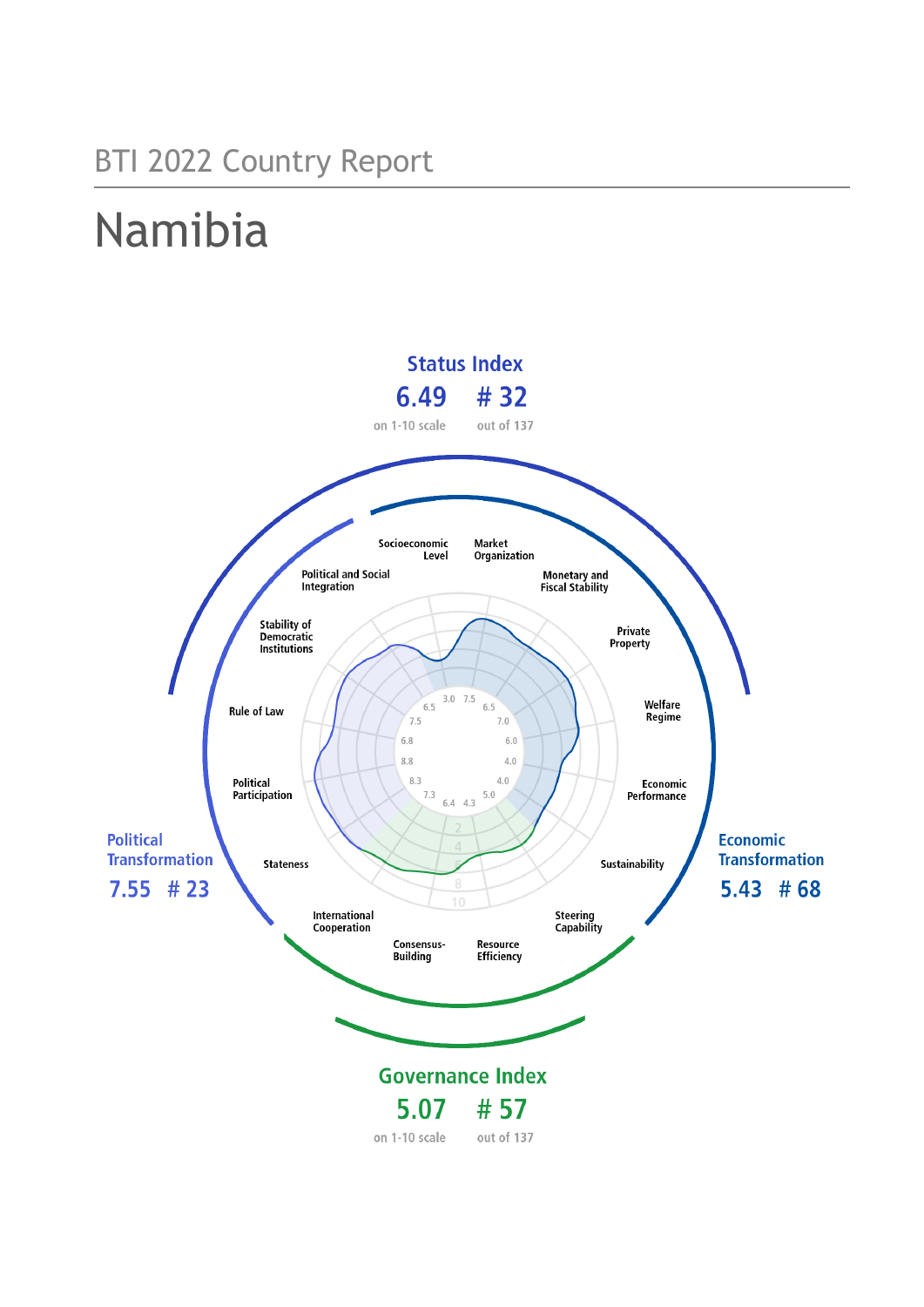This report is part of the **Bertelsmann Stiftung's Transformation Index (BTI) 2022**. It covers the period from February 1, 2019 to January 31, 2021. The BTI assesses the transformation toward democracy and a market economy as well as the quality of governance in 137 countries. More on the BTI at [https://www.bti-project.org.](https://www.bti-project.org/)

Please cite as follows: Bertelsmann Stiftung, BTI 2022 Country Report — Namibia. Gütersloh: Bertelsmann Stiftung, 2022.

This work is licensed under a **Creative Commons Attribution 4.0 International License**.

#### **Contact**

Bertelsmann Stiftung Carl-Bertelsmann-Strasse 256 33111 Gütersloh Germany

**Sabine Donner** Phone +49 5241 81 81501 sabine.donner@bertelsmann-stiftung.de

**Hauke Hartmann** Phone +49 5241 81 81389 hauke.hartmann@bertelsmann-stiftung.de

**Claudia Härterich** Phone +49 5241 81 81263 claudia.haerterich@bertelsmann-stiftung.de

#### **Sabine Steinkamp** Phone +49 5241 81 81507 sabine.steinkamp@bertelsmann-stiftung.de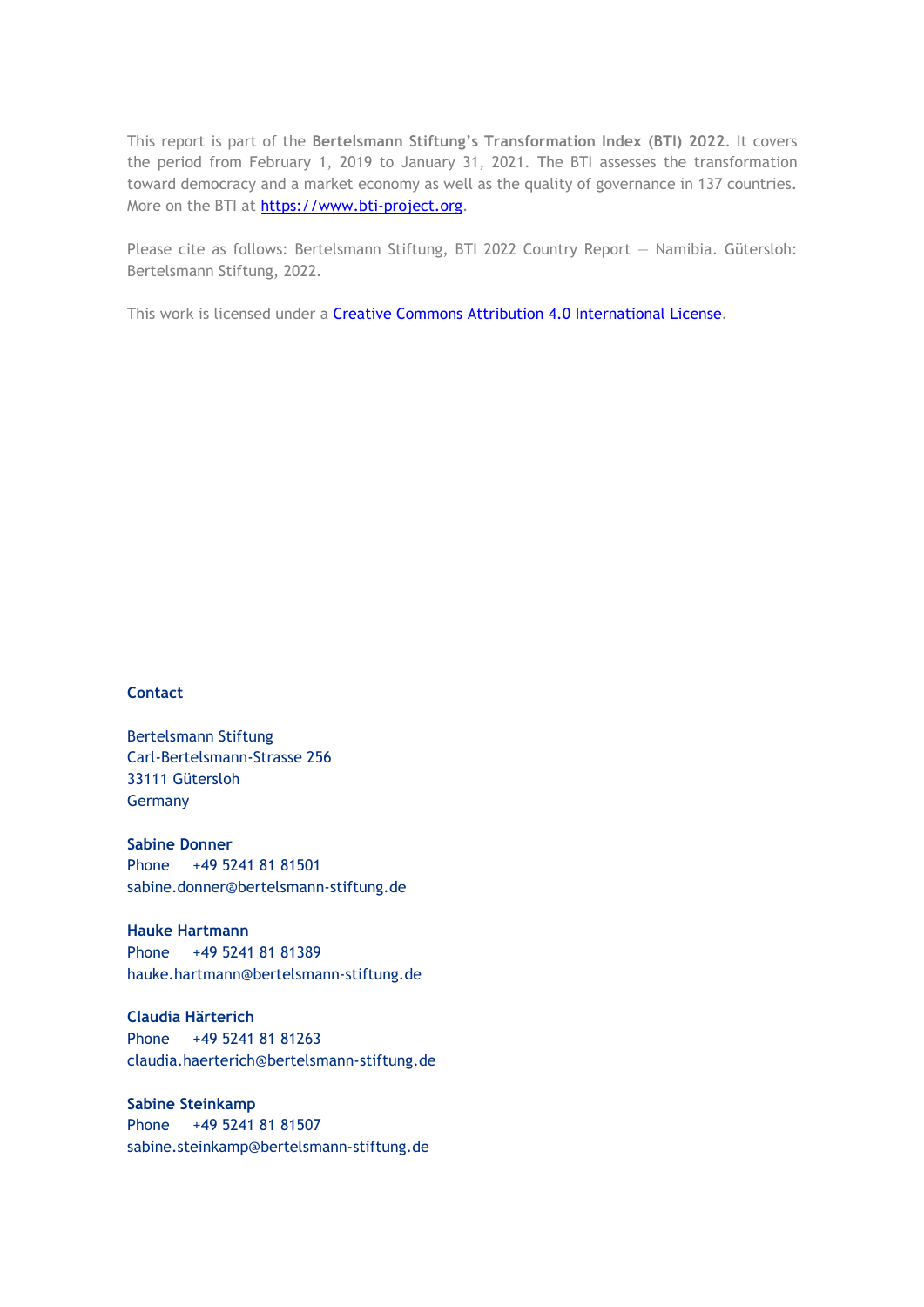#### **Key Indicators**

| Population               | M      | 2.5  | HDI                            | 0.646 | GDP p.c., PPP $\ S$          | 9382 |
|--------------------------|--------|------|--------------------------------|-------|------------------------------|------|
| Pop. growth <sup>1</sup> | % p.a. | 1.8  | HDI rank of 189                | 130   | Gini Index                   | 59.1 |
| Life expectancy          | vears  | 63.7 | UN Education Index             | 0.584 | $\%$<br>Poverty <sup>3</sup> | 30.3 |
| Urban population %       |        | 52.0 | Gender inequality <sup>2</sup> | 0.440 | Aid per capita $\mathsf S$   | 59.5 |
|                          |        |      |                                |       |                              |      |

Sources (as of December 2021): The World Bank, World Development Indicators 2021 | UNDP, Human Development Report 2020. Footnotes: (1) Average annual growth rate. (2) Gender Inequality Index (GII). (3) Percentage of population living on less than \$3.20 a day at 2011 international prices.

## Executive Summary

During the period under review, democracy in Namibia has been strengthened, while economic performance and management deteriorated further. 2019/2020 saw significant changes in the political landscape and culture of Namibia. Having been under de facto one-party rule since independence in 1990, the National Assembly and presidential elections in November 2019 for the first time saw a decrease in electoral support for the former liberation movement, SWAPO. After 25 years, SWAPO lost its two-third parliamentary majority and for the first time its presidential candidate received less votes than the party, with a decline of 30%. The new Landless People's Movement (LPM) became the third strongest party after the People's Democratic Movement (PDM), which as the official opposition recorded a strong increase. The independent presidential candidate Panduleni Itula (representing a dissenting SWAPO faction) won almost 30% of the votes. After being dismissed from the party, he co-founded a new party with the Independent Patriots for Change (IPC) in mid-2020.

The regional and local authority elections in late November 2020 reinforced the centrifugal tendencies with a substantial shift from SWAPO to opposition parties, as LPM, IPC and PDM won power in several regions and many local authorities (including in all the large municipalities). For the first time, SWAPO was degraded to an opposition party in several regions, and many cities and towns. This has changed the political atmosphere and tested SWAPO's respect for democracy, as the party is no longer in firm control. It now faces the challenge of regaining credibility and trust.

The loss was to some extent a result of a lack of delivery due in part to the negative effects of an ongoing recession since 2016. It was also a response to the growing number of large-scale corruption cases and misappropriation of funds. Namibia has entered a stage of political competition in which SWAPO for the first time must earn support from voters. It remains to be seen if the support the party wins is based on fair competition and a result of improved governance, or on coercion through the monopoly over state power that is vested in the military and police loyal to SWAPO.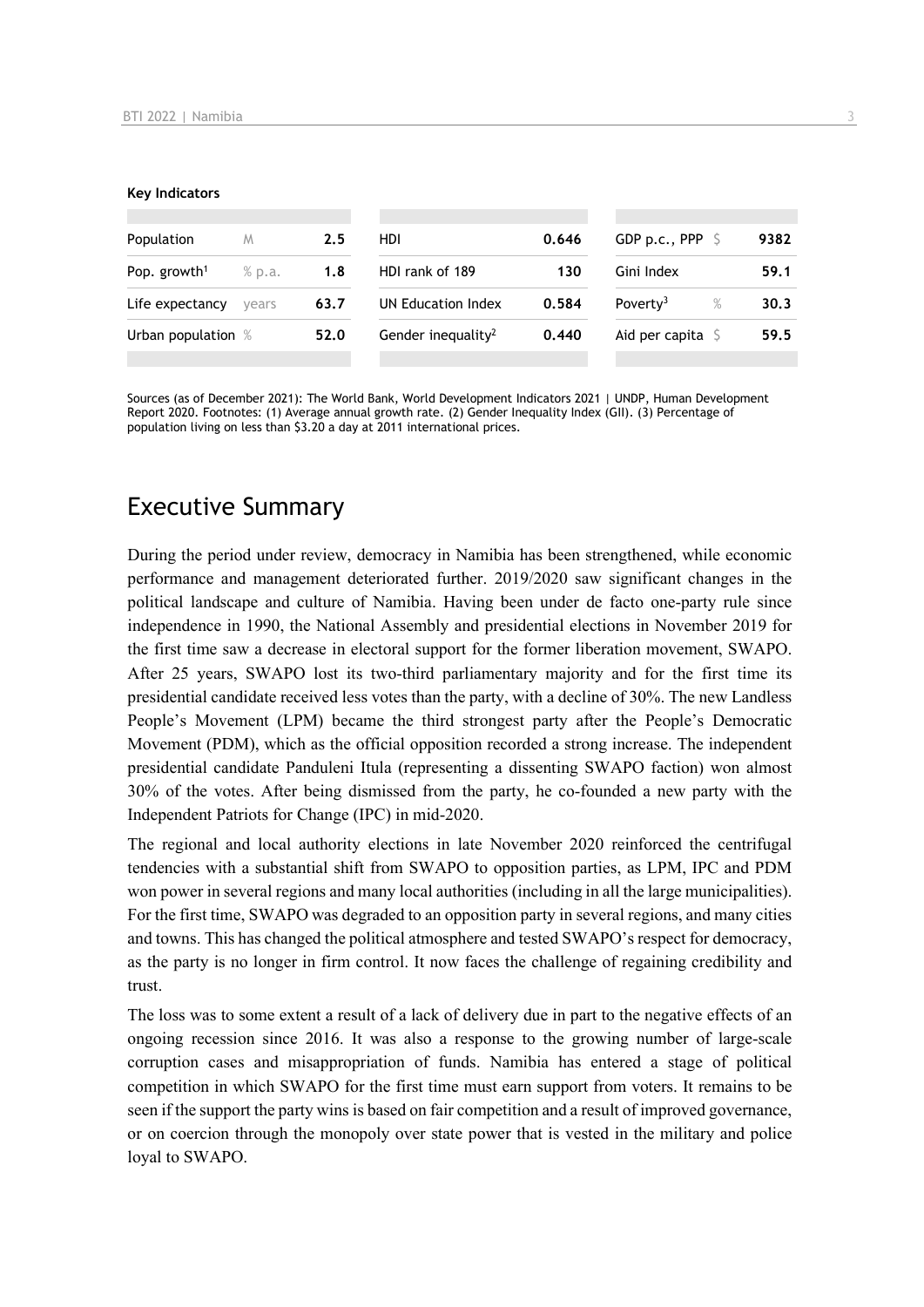The continued economic deterioration has produced a worrying level of state debt, which will limit the recovery process and poses new challenges for fiscal prudence. Foreign direct investments have stagnated, and incentives need to be created to regain the confidence and trust of local and foreign companies. In contrast, the close ties with China were further strengthened, and Chinese economic activities continue to dominate in parts of the mining and construction sectors. It remains to be seen to what extent this will create dependencies. The fragile ecology, which is suffering from climate change and environmental degradation, requires making sensible choices that balance exploration and exploitation of natural resources on the one hand, and sustainable development on the other.

The management of the COVID-19 pandemic was guided initially by a strict and rigorous lockdown, which – despite some social transfers to ease the material impact on the poor – severely limited not only private sector activities but even more so the economic activities of people who make a living in the informal sector. This has exacerbated the country's economic woes and represents a major setback for the important tourism sector. Importantly, with a few exceptions, civil liberties were not infringed upon and repressive tendencies remained limited to the failures of individual police officers.

## History and Characteristics of Transformation

On March 21, 1990, Namibia achieved independence. This opened a new chapter in the country's history and paved the way for a wide-ranging political transformation under a legitimately elected government. Since then, Namibia has been a multiparty democracy, with normative values enshrined in a liberal constitution. It secures fundamental civil rights and liberties, including the protection of private property rights. Political freedoms went hand-in-hand with a market economy, which to a large extent built on the structural legacy of the country's settler-colonial past. This continuity limited socioeconomic change and the redistribution of wealth. On the other hand, it ensured stability and trust, enabling the government to pursue the reconciliation of antagonistic interests inherited from the apartheid era. Namibia's government secured a relatively high degree of stability and social capital both at home and abroad.

Since independence, the former liberation movement SWAPO consolidated its position as the party of government. In the U.N.-supervised elections for Namibia's first constituent assembly following independence, SWAPO secured an absolute majority of votes. It obtained a two-third parliamentary majority five years later and won more than 80% of the votes in the parliamentary elections in November 2014. The party's presidential candidate has always won a larger proportion of votes in the presidential election than SWAPO has won in the parallel parliamentary election. (In 2014, Hage Geingob won a record 86% of the vote, becoming Namibia's third elected president).

Namibia's founding president, Sam Nujoma (SWAPO), was – following a constitutional change – entitled to run for a third five-year presidential term. He retired in 2005, making way for his nominated successor, Hifikepunye Pohamba. On his retirement in March 2015, Pohamba was awarded the prestigious Mo Ibrahim Prize for promoting principles of good governance, despite achieving few of his declared goals during his two terms in office.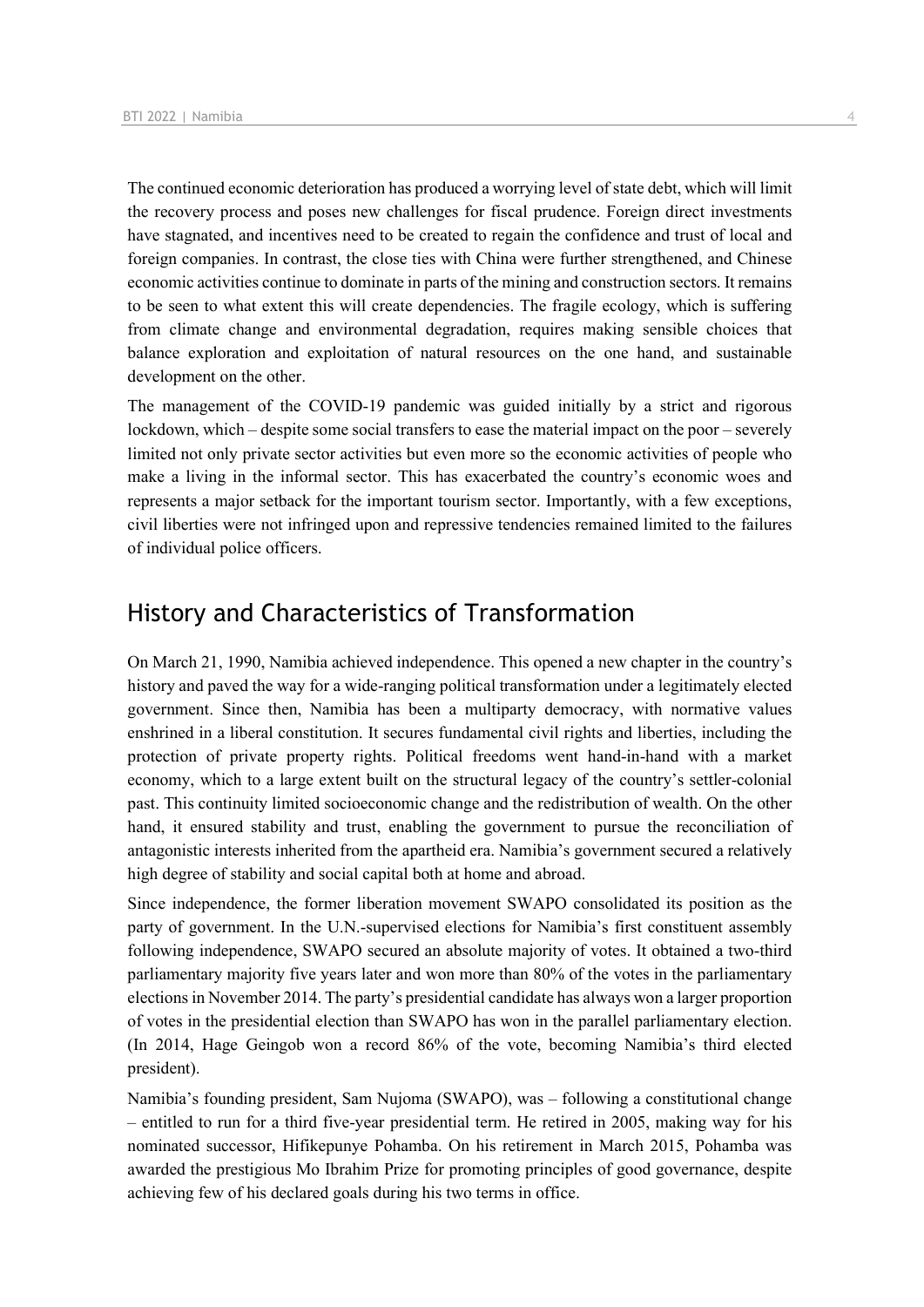SWAPO has been the dominant political force for nation-building. However, continued socioeconomic discrepancies over the 30 years since independence, which contrast with the selfenriching tendencies of the new elite, have led to growing public frustration. Expectations among the majority of the population of a better life have been largely disappointed. While poverty has been reduced in Namibia, inequality remains among the highest in the world. Socioeconomic discrepancies were further exacerbated by the recession that began in 2016. This has since resulted in a reduced state budget and a worrying debt spiral due to the need to borrow in order to maintain fiscal liquidity. Per capita income has dropped and in combination with the effects of the COVID-19 pandemic, it is assumed that the economy will only in 2024/25 regain levels of a decade earlier.

Considerable segments of the population remain marginalized and live in relative or absolute poverty. The number of people living in shacks in informal settlements was estimated in 2018 to be almost a million (40% of the population). While SWAPO is still recognized and respected for its role as an anti-colonial liberation movement, there is growing dissatisfaction with the lack of policy achievements. Land reform and redistribution remain prominent issues, which have contributed to a recent increase in regional-ethnic animosities. A second national land conference held in October 2018 documented fundamental differences between the government's approach and the demands of rural communities, as well as those fighting for urban land and decent housing.

As a result of growing public dissatisfaction, the National Assembly and presidential elections of November 2019 were marked by a political shift, as SWAPO lost its two-third parliamentary majority by one seat and President Geingob was re-elected with a record low 56.3% of the vote.

In the regional and local authority elections of November 2020, the trend accelerated markedly and the opposition made significant inroads. SWAPO lost its majority in several regions and numerous towns, including the capital Windhoek as well as Namibia's other large municipalities. For the first time, SWAPO's commitment to democracy has been tested, as its political hegemony has eroded.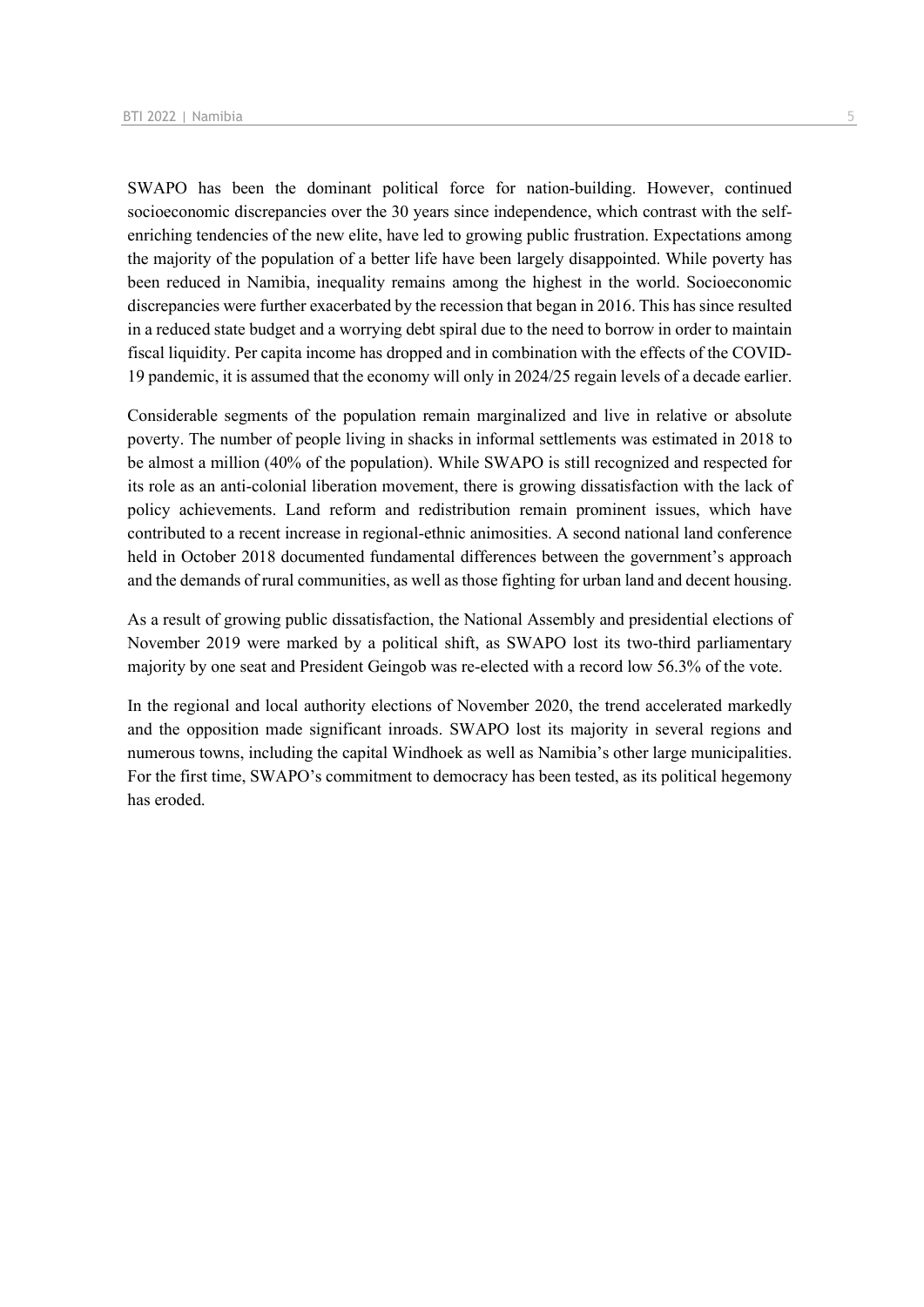The BTI combines text analysis and numerical assessments. The score for each question is provided below its respective title. The scale ranges from 1 (worst) to 10 (best).

## Transformation Status

## I. Political Transformation

#### **1 | Stateness**

The state has an almost unchallenged monopoly on the use of force across the entire territory. The one small territorial exception involves the northeastern part of the Zambezi region (previously Caprivi) where in August 1999 a failed secessionist initiative by members of the Lozi-speaking ethnic group led to the country's first state of emergency, which lasted for a few days. While there remains a local desire for autonomy among members of this group, no further violence has occurred and the state is in full control of the region. In no other parts of the country have any remotely similar tendencies been recorded and the state's monopoly on the use of force remains uncontested.

There is a high degree of identification with the concept of the Namibian nation-state among all large ethnic groups in the country. Nevertheless, several local indigenous communities (e.g., the Himba and San communities), which live in more remote parts of the country and on the margins of society, often lack identity documents and full access to public services because of their remoteness. As a result, these communities continue to be less well integrated and have not internalized the concept of the Namibian nation-state to the same extent as most other population groups. More recently, ethnically motivated resentments and tensions – particularly among members of the Nama and the Ovaherero communities who feel discriminated against by the Oshivambo-speaking majority – remain a factor within Namibian politics, which has been acknowledged and criticized by the president. While these sentiments do not reject the nation-state concept, they do call into question some of the dominant perspectives of the Namibian nation and thereby add to more critical reflections on the definition of power within the nation-state model.

#### **Question** Score



State identity

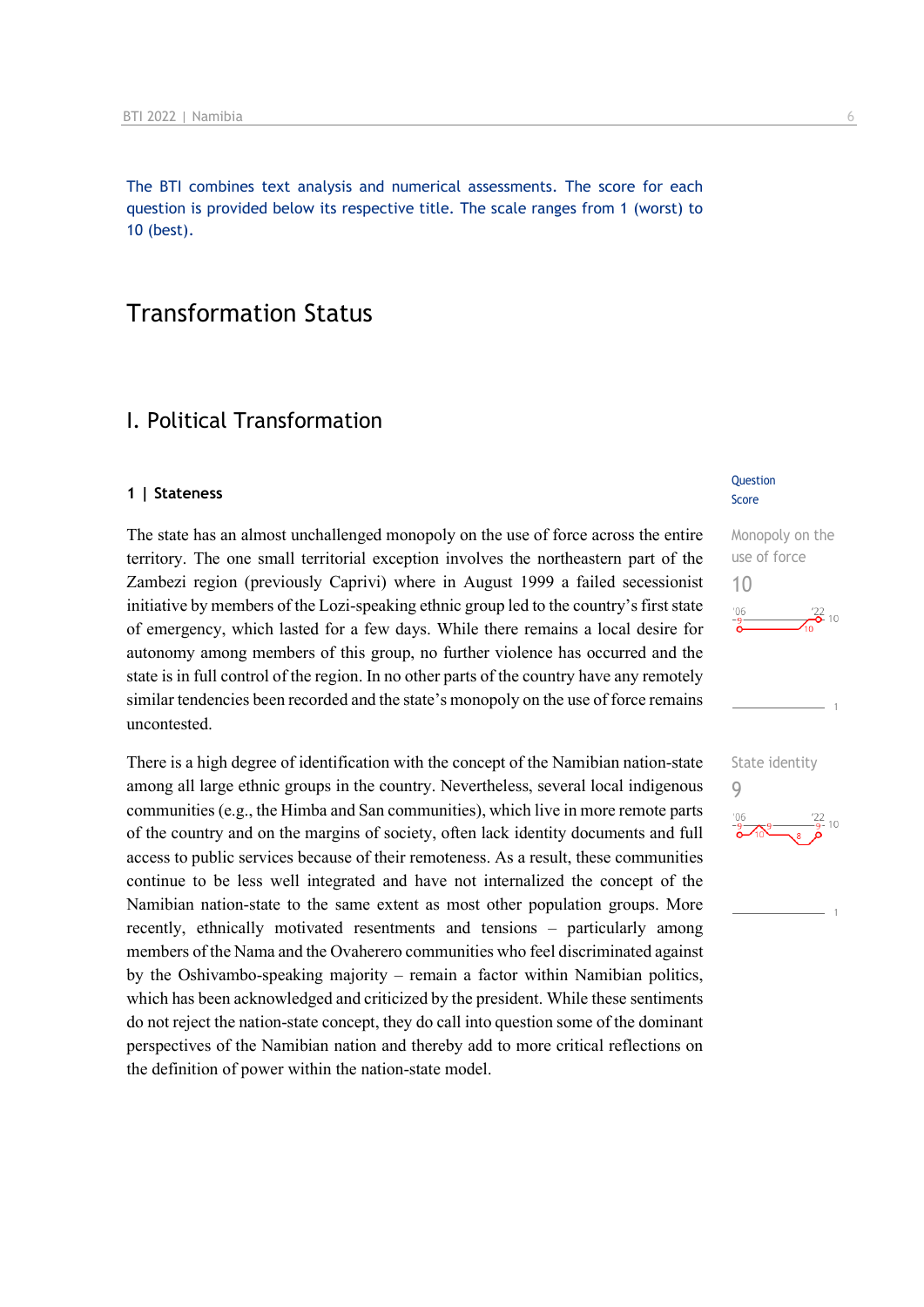Namibia is a secular state with a constitution that embraces and protects religious freedom. The Christian churches (mainly Lutheran, and to a lesser extent Catholic and Anglican) are by far the dominant faith-based congregations with a strong influence in society. In recent years, however, there has been a marked increase in Pentecostal churches and the growing influence of African prophets, which erodes the hitherto unchallenged hegemony of the established churches. Their political role and societal appreciation are still very much shaped by their strong support for SWAPO during the independence struggle. Although church leaders have little say in the present political arena, the informal influence of Christian churches continues to be strong. Almost all political leaders are practicing Christians and the head of state often displays his Christian belief. Cabinet meetings and other political gatherings are opened with prayers. Religion also impacts policymaking in as far as LGBTQ+ rights remain unrecognized, and abortion continues to be strictly regulated and largely prohibited.

Public services are provided in all parts of the territory, but to various degrees of outreach and efficiency. Given the vast, often sparsely inhabited regional parts of the country, the judicial system, tax authorities and law enforcement are skewed, and in some lesser populated areas under-represented or difficult to access. Similarly, education and health care services in some of the remoter regions (in particular in the northwest and east of the country) are difficult to access and not fully secured. Furthermore, the provision of clean water and electricity by the state monopolies, Namwater and Nampower, is uneven and does not benefit all inhabitants fully. Service delivery remains unequal and requires payment prior to delivery, which at times results in the cutting of supplies to customers (including to whole towns) who are unable to pay for the bulk supply. This has even meant that water and electricity supply has been cut to local health care and education sectors.

While the situation is satisfactory for urban populations that do not live in so-called informal settlements, the large number of shack dwellers (estimated to be 40% of the country's total population) often have limited access to a bulk water supply and no proper electricity connection. Proper sanitation is provided for little more than half of the population. Health care services at times lack basic medical supply and patients do not receive proper treatment due to constraints.

Due to the recession since 2016, services have been negatively affected and there have been few improvements. This includes a lack of investment in maintenance (e.g., of roads and other infrastructure).





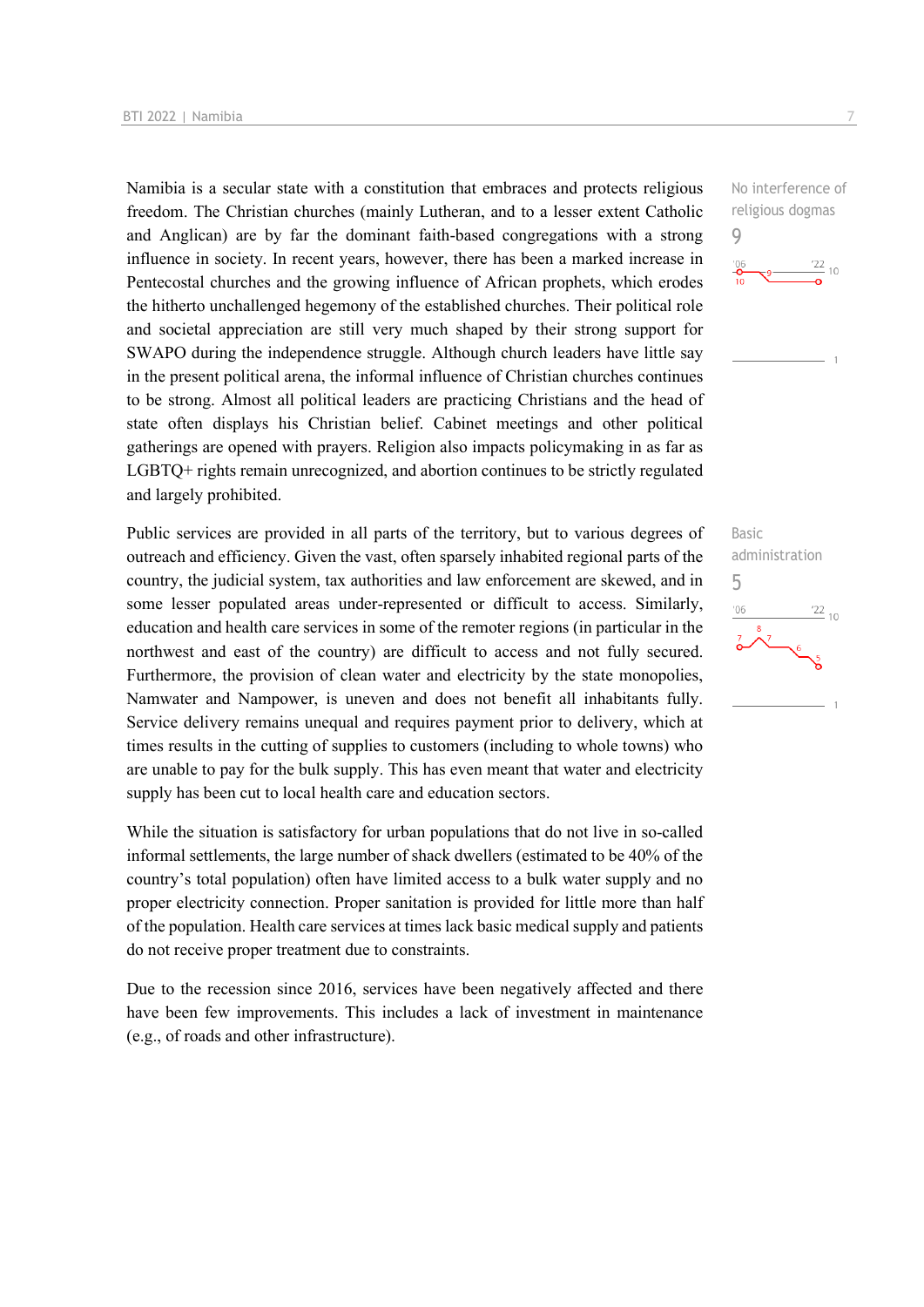#### **2 | Political Participation**

Presidential and National Assembly elections (November 2019), and regional and local authority elections (November 2020) took place as scheduled and without any forms of violence. Namibia's democracy follows all the formal rules and regulations of a multiparty plural system based on universal suffrage. Voters' registration seems to have only limited flaws, manipulations remain – if at all – rather limited. Parties can register without interference. The Electoral Commission of Namibia (ECN) continues to be heavily criticized for incompetence, an inability to properly handle electoral procedures and having violated the electoral law by using electronic voting machines in the national elections without the required accreditation. As a result, in recent Afrobarometer surveys, trust in the ECN has declined considerably.

While the results of the presidential elections were challenged in court (but confirmed by the highest court), the National Assembly elections that were held in parallel remain undisputed. The regional and local authority elections also passed without legal intervention. Notably, for the first time since independence, the vote share and consequently dominance of the former liberation movement SWAPO declined in both the 2019 and 2020 elections. Namibian democracy, therefore, seems to function, though individual members of SWAPO have voiced their frustration about the decline in support for the governing party by advocating for undemocratic means in order to limit the influence of opposition parties. The head of state (and party president) has, however, explicitly recognized the results and confirmed that the results should be respected.

COVID-19 had no impact on the November 2020 elections, which had a higher voter turnout than the previous regional and local authority elections due to the increased competition, and campaigning by opposition parties and candidates.

Namibia's democracy is headed by a president with strong executive powers. These powers are an integral part of the constitution and have been expanded through amendments. While this gives the president a strong and decisive role in appointments (e.g., appointments to the army and other security organs), and the sole decision-making power over the composition of the cabinet, and other public institutions and offices, the governance structures remain intact and are based on the results of general elections. Namibia has been governed by one dominant party since independence and its governance system exhibits all the features of a competitive authoritarian system. While the strength of this system declined in the 2019 and 2020 elections, and the opposition has become stronger, there is no strong veto power in sight. It remains to be seen how this will develop in the future.



Effective power to govern 9

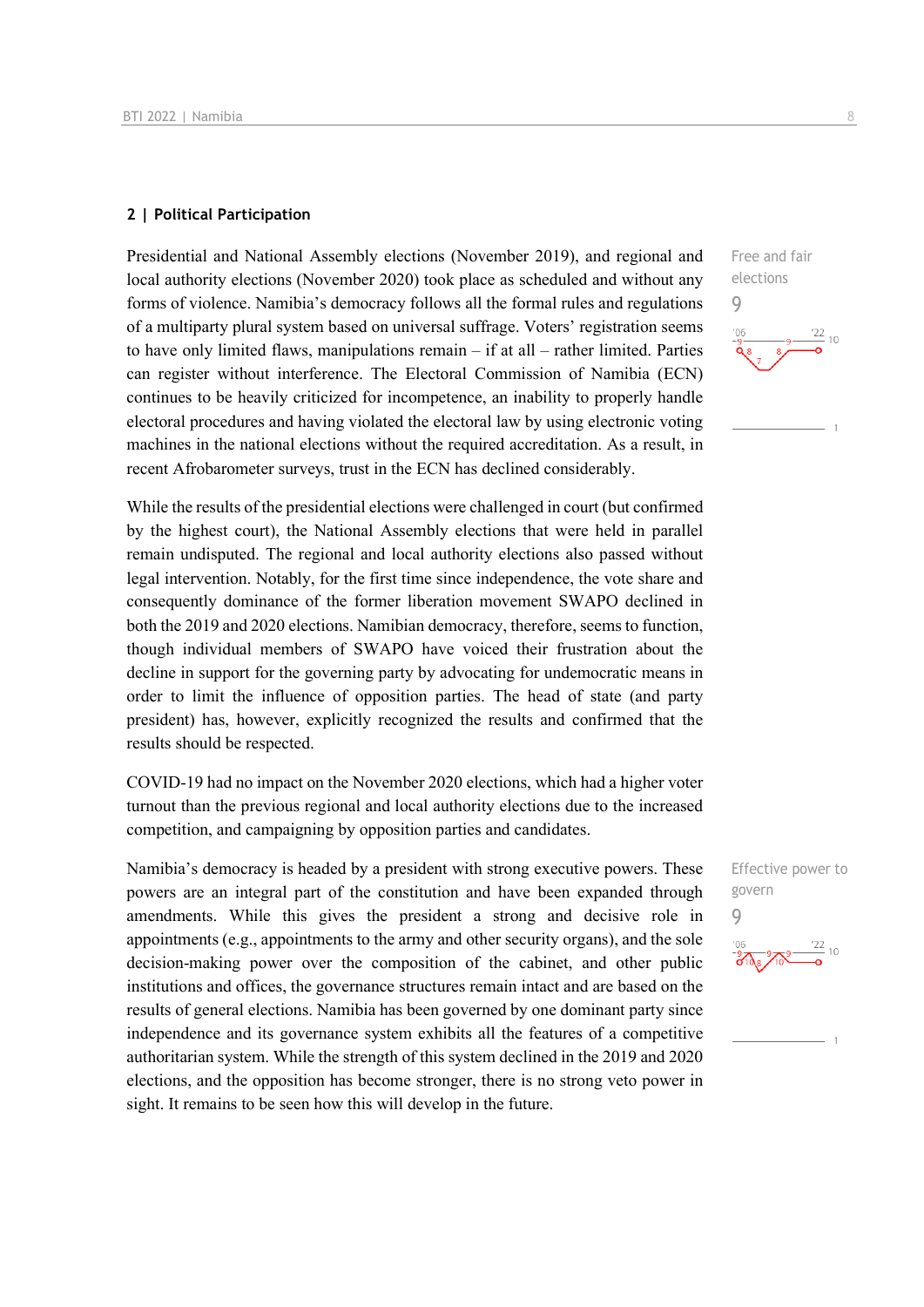With the exception of the United Democratic Party, which advocates for the autonomy of the northeastern region formerly known as the Caprivi Strip and was banned in 2006, no other party in Namibia has so far been prohibited from forming, registering and publicly campaigning. While there are some minor restrictions through police interference into the right to free assembly, civil liberties are widely respected. This also includes late gay parades, despite LGBTI rights not being fully recognized in the legal framework and members of the community being subject to individual discrimination. While civic forms of protest have been on the increase, limited abuse of power by police forces has been recorded. But freedom of assembly is rarely ever restricted and there have been no political prosecutions recorded. This became obvious when political activists formed the Affirmative Repositioning (AR) movement, which demonstrated for more and better-quality housing in urban areas, participated in the regional and local elections in 2020, and AR leader Job Amupanda became lord mayor of Windhoek.

Coronavirus-related restrictions to freedom of assembly have been applied (with one or two exceptions) even handedly, and have been not abused by the ruling party and security organs to limit the ability of others to mobilize. The increase in popular support for opposition parties since November 2019 did not result in any organized infringements on civil and political rights.

Freedom of opinion and expression is a constitutionally recognized and protected right, and is only limited in instances of hate speech, which are a punishable crime. This freedom is also widely respected in the public sphere and practiced by a number of independent local media (print and radio, and less so television services). Two newspapers, The Namibian and New Era, which had been pro-government in the past are now quite critical of the government – a clear sign of investigative journalism in Namibia. The Reporters without Borders annual survey ranks Namibia as the country with the highest degree of media freedom in Africa, above several Western democracies.

The coronavirus pandemic was not used to limit these freedoms. But there was an increase in animosity among political office-bearers in the governing party (including State House) toward the activities of investigative journalists and the role of media practitioners. This has not resulted in any direct obstructions in traditional or social media (e.g., Facebook, Twitter), with very harsh criticism of the government occasionally posted on social media platforms without any interference.

However, there are cases of media outlets and journalists self-censoring as a consequence of critical reporting. This suggests that informal means of control have a limited effect on freedom of opinion and the articulation of dissenting views.

Association / assembly rights 9  $\frac{22}{9}$ - 10

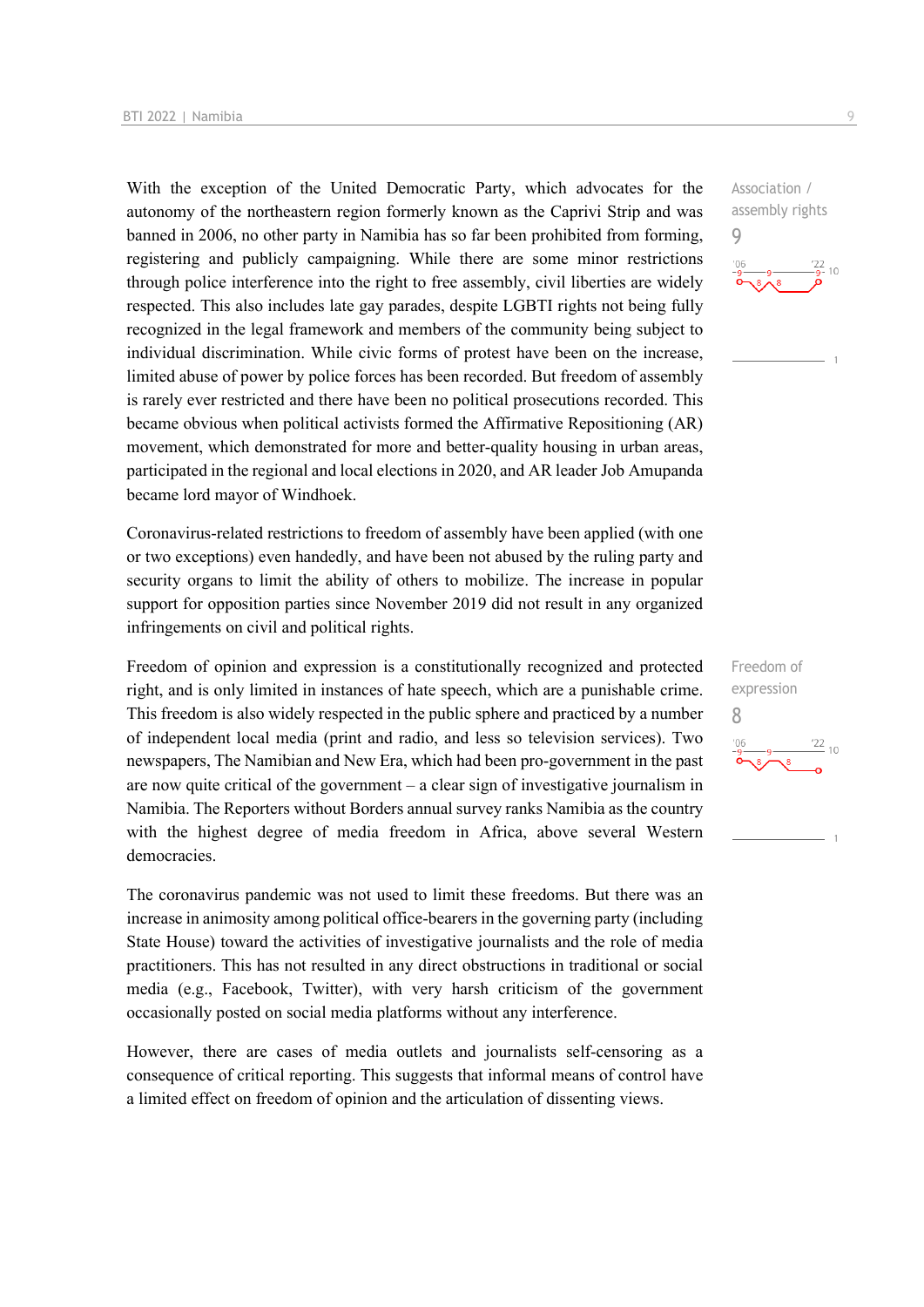#### **3 | Rule of Law**

The separation of powers has remained intact, although limited by the strong executive powers of the president and the ruling party's dominance in both houses of the parliament. This restricts the ability of the legislative to control the executive, since there is a large overlap in the functions of members who sit in both the parliament and cabinet. Other institutional bodies (e.g., the ombudsman, auditorgeneral and Anti- Corruption Commission) face material constraints (e.g., financial and staffing constraints), which negatively affect their performance. This limits checks and balances on the government and at times results in less rigorous investigations into wrongdoing (e.g., corruption by officials).

Due to the coronavirus pandemic, a state of emergency was proclaimed for six months by the head of state, under which various restrictions were applied. These restrictions were to a large extent even handedly implemented. However, members of the police at times abused their power to enforce compliance with the regulations. In some instances, police officers treated individuals in humiliating ways, violating the individual's civil rights by taking the law into their own hands, occasionally even in ignorance of the restrictions issued.

However, coronavirus-related infringements on the proper functioning of the governing system and civil liberties did not selectively reduce the abilities of officebearers to execute their roles according to their mandates and did not undermine the rule of law or democracy.

The judiciary is to a large extent independent and rarely under any visible pressure to comply with the political interests of those in government. High Court and Supreme Court rulings are guided by the interpretation of existing laws, though the Supreme Court's recognition of the disputed presidential election results of November 2019 was criticized: while the Supreme Court concluded that the electronic voting machines used violated electoral law, the court did not order a rerun of the elections. However, the ruling's justification was within the interpretative framework. Judicial benches are not appointed on the basis of political loyalties but are rather based on qualifications, albeit the appointment of the attorney general remains a largely political decision.



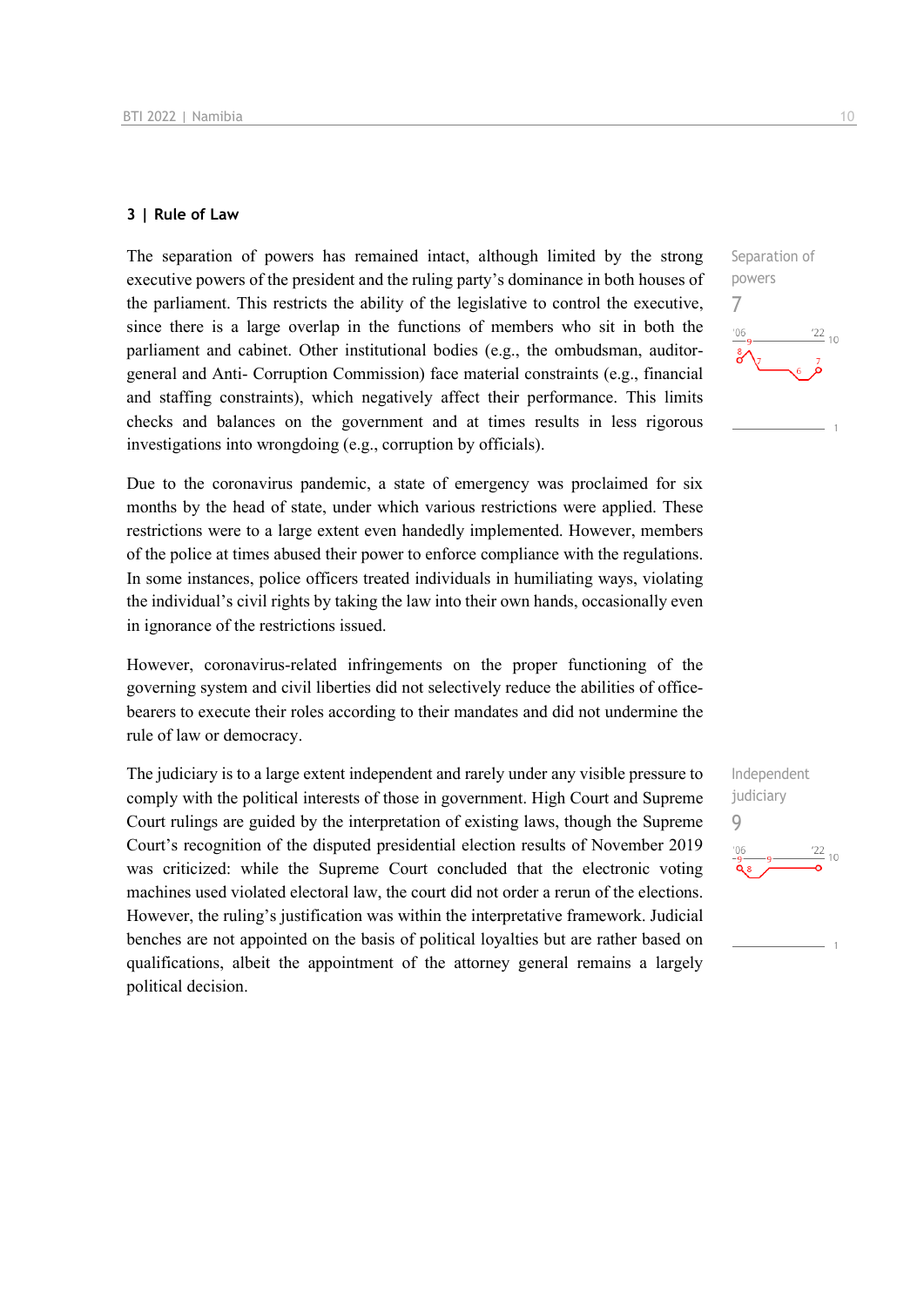In 2019, a series of violations of proper conduct, including embezzlement and largescale corruption, indicated a degree of state capture by high-ranking members of the government in direct contradiction with the government's declared anti-corruption policy. In some cases, officeholders have been prosecuted and punished reluctantly, with the culprits allowed to remain within the highest ranks of the ruling party. In the most well-known case to date (dubbed #fishrot), which came to public attention in late 2019, the main perpetrators have been placed under arrest while the investigations remain ongoing. However, the perpetrators have not been stripped of their political positions within the ruling party on the basis that – despite overwhelming evidence of their guilt – they are innocent until proven guilty by a court. This has further undermined public trust in the government's declared anticorruption policy, and parts of the wider public believe that there is a large network of corrupt policymakers and administrators. The president's repeated pledge to pursue a strict anti-corruption policy is met with growing disbelief. A rigorous investigation into alleged abuses of office has been demanded but is yet to be launched and the findings of investigations are rarely ever made publicly accessible.

Civil rights are an integral part of the constitutional framework and of a chapter of the constitution which cannot be changed even under a state of emergency. Namibia has ratified most relevant international human rights frameworks but falls short of recognizing LGBTI rights and full reproductive rights. While same-sex relations remain illegal, they are not prosecuted and on occasions gay parades have taken place without interference, despite individuals being discriminated against. Gender-based violence is widespread and often not rigorously prosecuted, while abortions are illegal and only allowed under very specific circumstances.

At times, police officers have abused their position of power, and have tortured prison inmates or used violence against perceived perpetrators, without strict punishment or disciplinary action. Under the government's coronavirus restrictions, police officers have occasionally violated the physical integrity of individuals perceived to be perpetrators and have practiced self-justice. Cases of such abuses of power rarely ever reach court.

#### **4 | Stability of Democratic Institutions**

While the overwhelming dominance in the National Assembly of the governing party (SWAPO) has declined from 80% to 65% since the beginning of the current legislative period in March 2020, the features of "competitive authoritarianism" are still effective and limit the influence of other political parties. This allows the dominant party and the president with his strong executive functions to dominate almost uncontrolled.

It remains to be seen how the new composition of the National Assembly and the National Council, with the increase in representation of other parties, will influence this trend. The dominant party is under greater pressure than before, particularly on the regional and local levels.





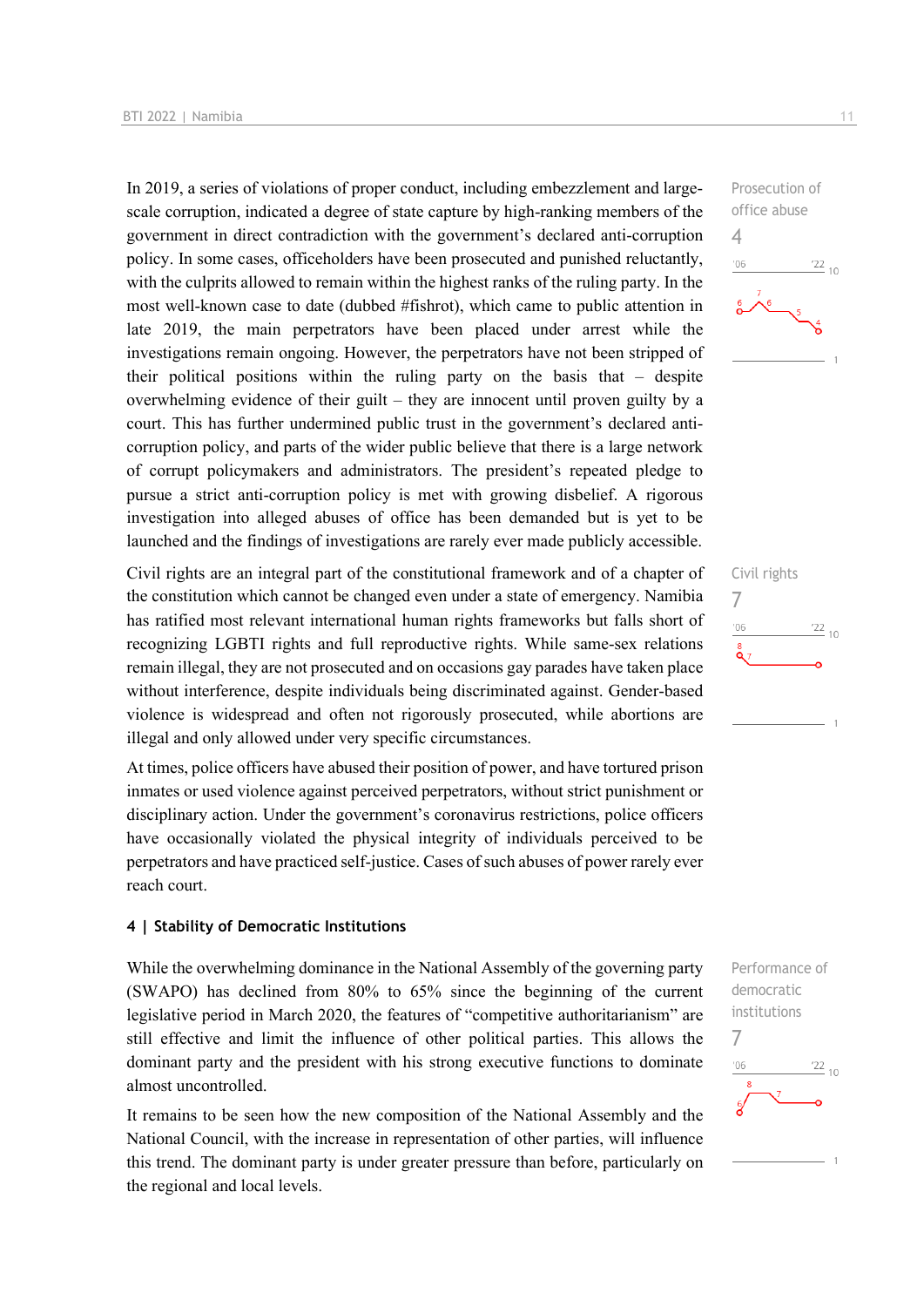Notwithstanding the impact of COVID-19, and the restrictions and precautionary measures introduced under the respective state of emergency, the executive has refrained from any undue interventions and has continued to pay full respect to the democratic governance structures in place. However, given the lack of delivery and the growing number of scandals involving political office-bearers, the latest Afrobarometer surveys have indicated a marked decline in public trust in institutions. During the last election, instances of intimidation and undemocratic statements by leading members of the governing party were recorded. Nevertheless, among most representatives of Namibia's wider political system democracy continues to be considered the best form of governance and needs to be respected. Meanwhile, the growing strength of the opposition has been accepted as democratic by most relevant actors, which speaks in favor of respecting the normative rules.

Civil society organizations fully recognize the governing system and its institutions. It is, however, unclear to what extent the security organs, which are closely associated with the governing party, would respect and recognize a fundamental shift in power in the political sphere.

#### **5 | Political and Social Integration**

Namibia's dominant party system is in a process of transition: the absolute dominance of the governing party, SWAPO, which had been increasing ever since independence in 1990, declined for the first time in 2019, with a loss of almost one-third of the vote share. Other parties have gained strength of late and it remains to be seen how this will influence changes in the policies discussed and implemented.

While several parties have national appeal and secure support in many if not most regions, several others have clearly rooted ethnic-regional support bases and affiliations. But clientelism is not a dominant feature, though there are indicators that several parties demonstrate ethnic preferences.

Due to the strict proportional electoral system, there is a large number of parties that are represented by only a few members in the National Assembly, which weakens the ability of the opposition to coordinate concerted actions. To date, coalition-building is rarely practiced. However, a proportion of the electorate has turned away from the dominant party in support of alternative parties (of which several are strong enough to compete for votes beyond a regional stronghold). The growing support for the newly formed Landless Peoples Movement (LPM) is quite significant. LPM leader Bernardus Swartbooi is a vocal advocate of land restitution and restorative justice for landless Namibians.

Commitment to democratic institutions 8  $106$  $\frac{22}{10}$ 

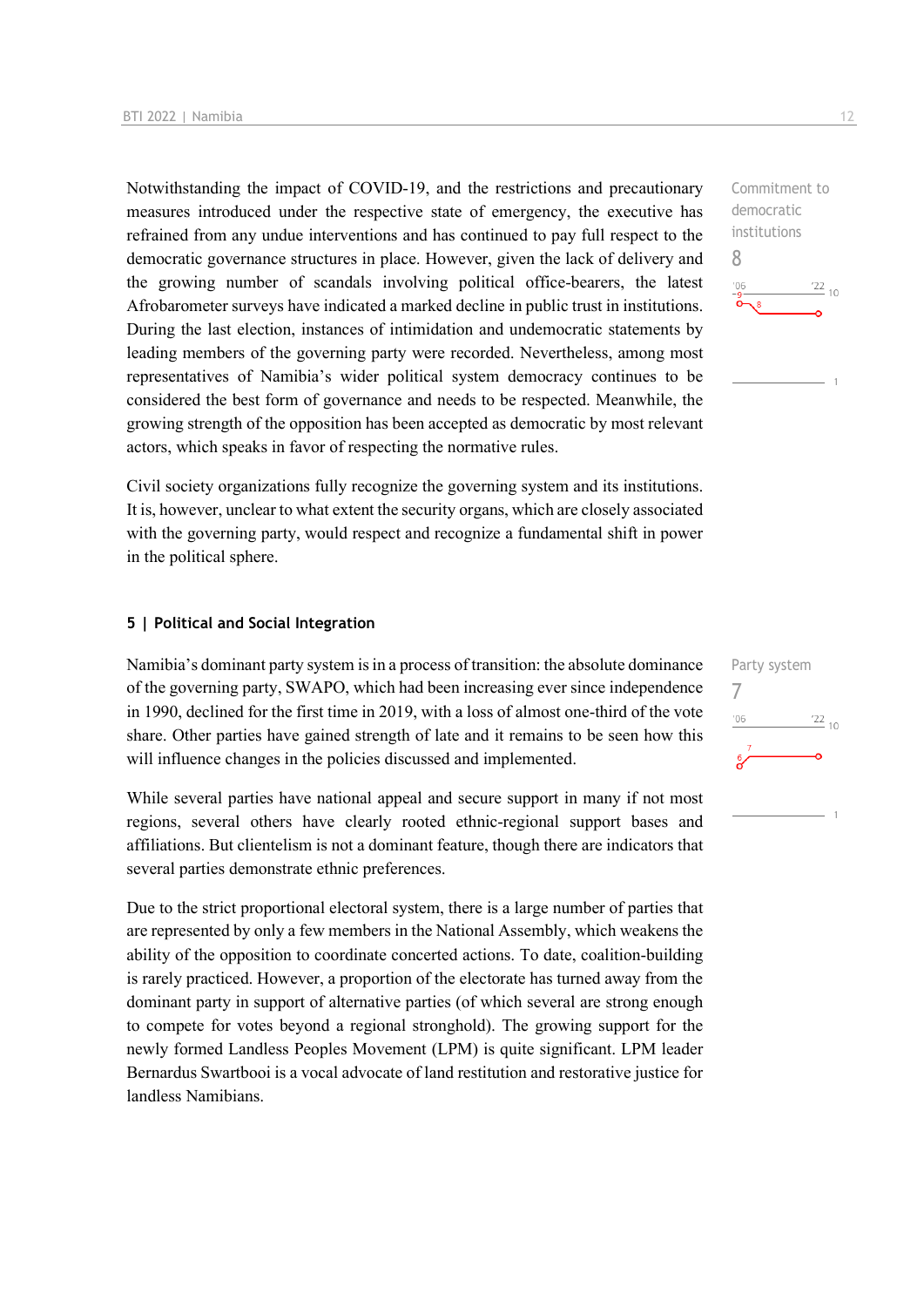The coalescence of social activism into politically organized forms of advocacy (through either strengthening existing or forming new parties) has increased markedly. This has strengthened certain interests (e.g., demands for rural and urban land issues), but also includes an element of polarization. While this has been channeled into political competition within the institutional framework, it is not a risk to the established system on the national, regional or local levels. There is also a generational shift among policymakers, gradually replacing the gerontocratic structures and overwhelming male dominance. Overall, these trends reflect a strengthening rather than a weakening of plural democracy, as long as the confrontations remain subject-related, peaceful and do not dismiss existing structures. With the results of the regional and local authority elections of November 2020, political diversity has been enhanced, with several parties making inroads and for the first time a large number of independent candidates campaigning. This has strengthened political pluralism by peaceful means and added to a broader panorama of political voices on the ground. The increase in people voting, mainly in urban areas, is another indicator of growing peaceful citizen activism. Civil society groups have also advocated for specific agendas (e.g., LGBTI rights and protests against gender-based violence) more visibly in the public space.

The overall liberal economy does not limit the activities of private businesses very much. The private sector is able to contribute to sociopolitical debates without any fear, while disputes between businesses and trade unions do not affect the overall social balance. Generally, public participation in political discourses has increased, and the one-party dominance of SWAPO has been challenged by an increase in different views and a strengthening of political opposition.

The coronavirus pandemic has seemingly had no negative effect on approval or support for democracy among Namibians, given the increase in voter turnout in the regional and local authority elections of late November 2020. In a 2019 Afrobarometer survey, two-thirds of respondents favored democracy, while almost one-third would not object to authoritarian or even military rule. A majority indicated satisfaction with the functioning of democracy. In 2020, several statements by members of the dominant party directed against particular population groups, which they accused of not supporting their party, led to strong and widespread criticism among a wide range of other political parties and civil society organizations, which is evidence of an affirmative response to democratic principles and freedom of political choice. Moreover, the elections in 2019 and 2020 demonstrated very clearly public support for democratic norms and procedures.



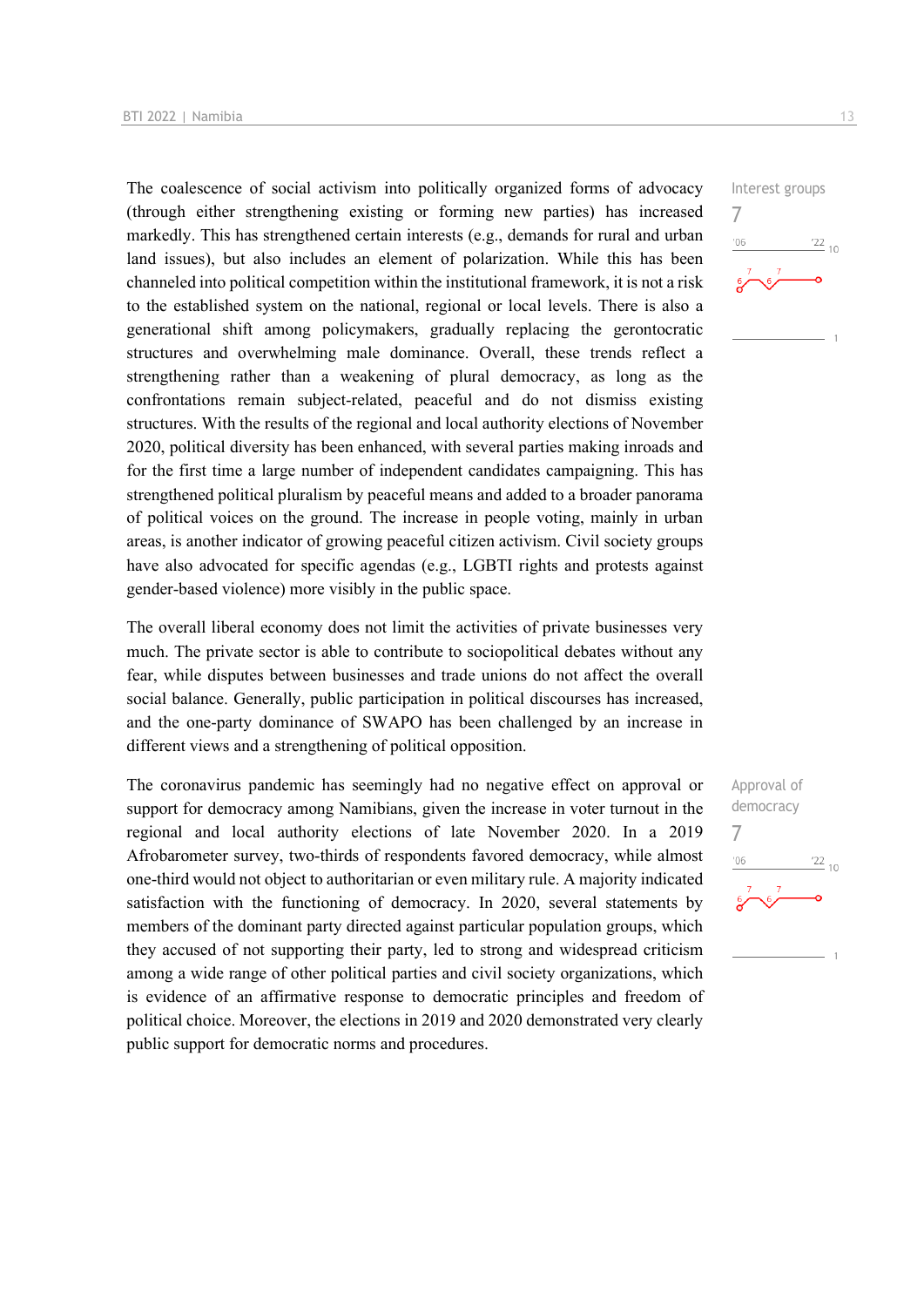Everyday realities in Namibian society include a high degree of individual violence (particularly gender-based violence, rape of minors and adults, and domestic abuse) to a degree that suggests social anomy. There is also a high rate of suicide and crime. The notion of solidarity is not a common feature in interactions between strangers, despite a number of initiatives displaying human compassion and humanitarian purposes. But as a general social feature, levels of mutual trust and support are to a large extent limited to specific communities and their internal interactions (e.g., churches and local self-help groups). Trade union membership has been declining for a long time, while the increase in unemployment due to the ongoing recession seems to have led to fewer rather than more collective survival strategies. Particular interests have replaced the sense of community. Civil society organizations engaged in wider social interests (e.g., ecology and environment) lack broad support bases and activists focus mainly on sociopolitical matters.

There is an element of entitlement as regards the delivery of services by the state and organized forms of self-help, and the application of the subsidiary principle is not common. On the other hand, spontaneous initiatives to support people in need have seemingly increased in response to the coronavirus pandemic and solidarity with victims has been practiced by communities in response to a variety of disasters. But in many communities, in-fighting and competition for resources seems stronger than the will to share.

## II. Economic Transformation

#### **6 | Level of Socioeconomic Development**

Despite the ongoing recession since 2016 and a slight decrease in annual per capita income over the last few years, Namibia remains in the category of higher middleincome countries. But as in previous years, the country ranks 130 overall in the Human Development Index, with Namibia among the group of countries that have fallen the most places in the poverty-adjusted HDI due to the degree of marginalization and exclusion of parts of the population. The country's Gini coefficient, which measures income inequality, remains among the highest in the world. Of the estimated 2.5 million people in Namibia, some 40% live in so-called informal settlements (i.e., shacks with no proper infrastructure) and President Geingob in his January 2019 New Year speech declared this to be a state of emergency. The number of people living on the margins of society, typically in rural areas, has increased. While the informal economy remains the most important sector for securing an income, subsistence agriculture in communal areas faces increasing limitations due to environmental degradation and the effects of climate change, as well as the (illegal) privatization of communal land at the expense of those already worst off.



#### Question Score

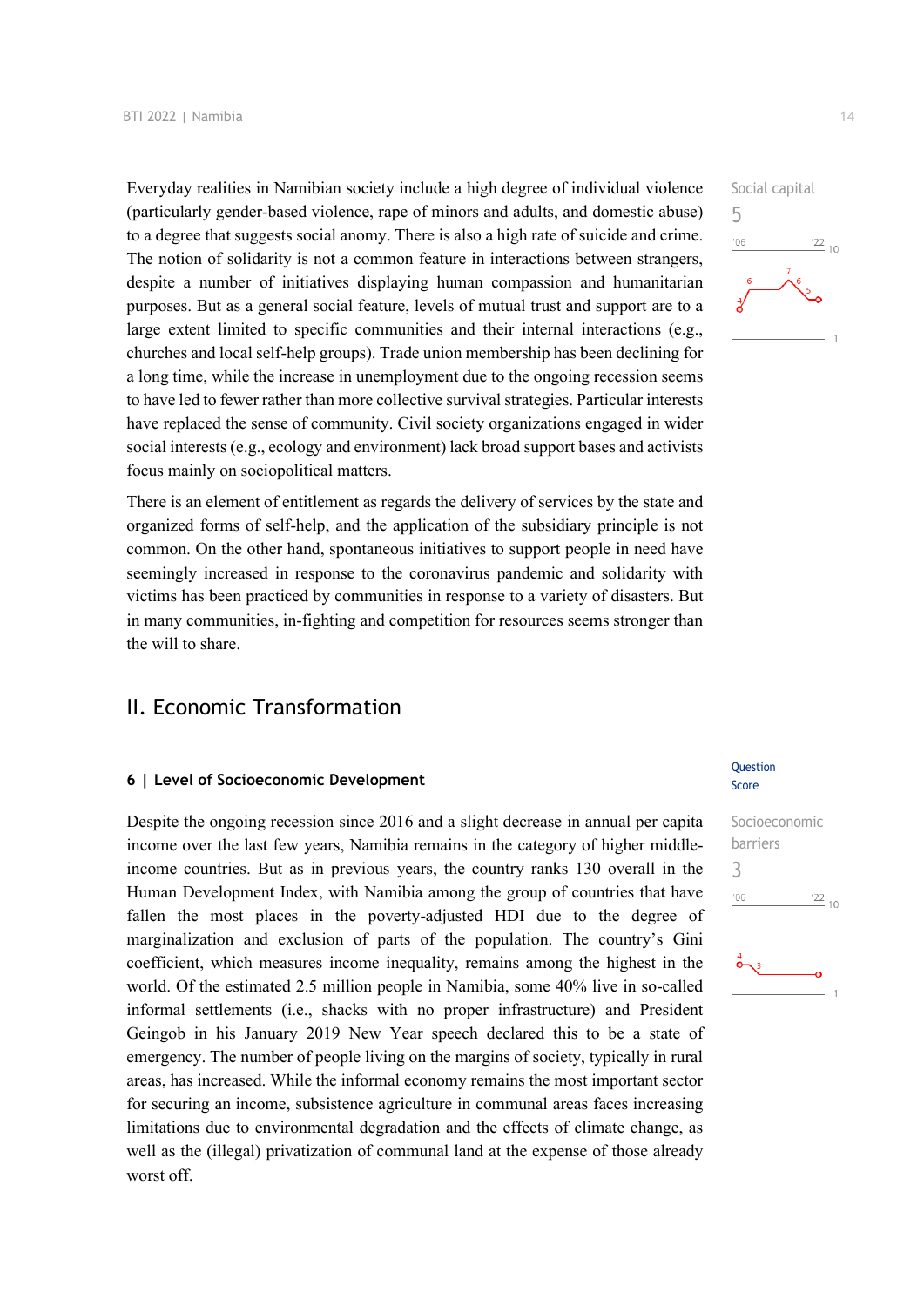The former settler-colonial economic structures have only been modified to allow for the integration of a new black elite into the former privileged settler minority. But economic transformation has been limited and the majority of the population is yet to be fully integrated. While poverty has been reduced, a large proportion of the population continue to live in poverty or even extreme poverty. Social transfers have increased (in particular, old-age pensions), but the increases have not kept up with the decrease in purchasing power. Hence, the considerable increases in cash transfers have not prevented a decline in real purchasing power. While government strategies aim to not only reduce but eradicate poverty, realities remain a far cry from what has been promised and government blueprints remain little more than wishful thinking.

The formal economy remains dependent on government investment in material infrastructure. However, the beneficiaries of government investments are often foreign companies and the local facilitators that foreign companies hire to win state tenders. As a result of this and exacerbated by the effects of the coronavirus-related economic decline, a large proportion of people (particularly women) living in rural communities and on the margins of urban areas continue to live in poverty with little hope of escaping it.

| <b>Economic indicators</b> |          | 2017                     | 2018                     | 2019                     | 2020    |
|----------------------------|----------|--------------------------|--------------------------|--------------------------|---------|
|                            |          |                          |                          |                          |         |
| <b>GDP</b>                 | \$ M     | 12895.2                  | 13681.1                  | 12565.8                  | 10699.9 |
| GDP growth                 | $\%$     | $-1.0$                   | 1.1                      | $-0.6$                   | $-8.0$  |
| Inflation (CPI)            | $\%$     | 6.1                      | 4.3                      | 3.7                      | 2.2     |
| Unemployment               | $\%$     | 21.6                     | 19.9                     | 19.8                     | 20.4    |
|                            |          |                          |                          |                          |         |
| Foreign direct investment  | % of GDP | 2.2                      | 1.7                      | $-1.4$                   |         |
| Export growth              | $\%$     | 1.9                      | 15.9                     | $-9.4$                   | $-17.7$ |
| Import growth              | $\%$     | $-10.1$                  | 1.3                      | $-3.9$                   | $-15.7$ |
| Current account balance    | \$ M     | $-547.9$                 | $-465.6$                 | $-215.8$                 | 179.5   |
|                            |          |                          |                          |                          |         |
| Public debt                | % of GDP | 43.2                     | 50.4                     | 59.6                     | 65.3    |
| External debt              | \$ M     | $\overline{\phantom{a}}$ |                          |                          |         |
| Total debt service         | \$ M     | $\overline{\phantom{a}}$ | $\overline{\phantom{a}}$ | $\overline{\phantom{a}}$ |         |
|                            |          |                          |                          |                          |         |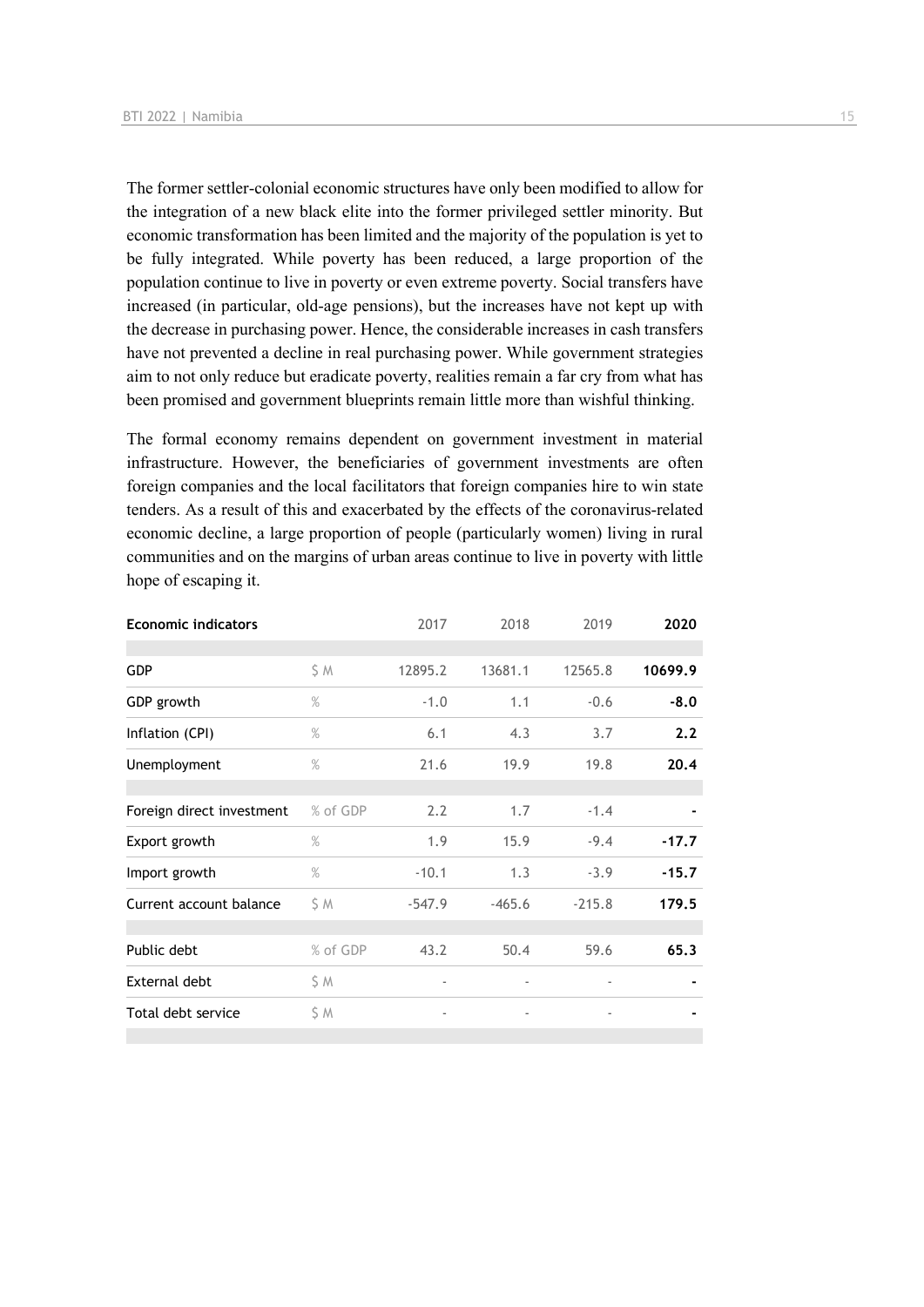| <b>Economic indicators</b> |          | 2017   | 2018   | 2019                     | 2020 |
|----------------------------|----------|--------|--------|--------------------------|------|
|                            |          |        |        |                          |      |
| Net lending/borrowing      | % of GDP | $-4.1$ | $-2.5$ | 7.2                      |      |
| Tax revenue                | % of GDP | 31.7   | 29.2   | 30.3                     |      |
| Government consumption     | % of GDP | 25.6   | 25.4   | 25.7                     | 26.4 |
| Public education spending  | % of GDP | 9.8    | 9.0    | 9.5                      | 9.4  |
| Public health spending     | % of GDP | 3.9    | 3.7    | $\overline{\phantom{a}}$ |      |
| R&D expenditure            | % of GDP |        |        |                          |      |
| Military expenditure       | % of GDP | 3.3    | 3.1    | 3.1                      | 3.3  |
|                            |          |        |        |                          |      |

Sources (as of December 2021): The World Bank, World Development Indicators | International Monetary Fund (IMF), World Economic Outlook | Stockholm International Peace Research Institute (SIPRI), Military Expenditure Database.

#### **7 | Organization of the Market and Competition**

Due to the impact of COVID-19, legislative initiatives to further regulate the economic environment and foreign investments continue to stagnate. This has reinforced a situation of uncertainty, which causes potential investors to postpone their investments or look elsewhere. Market competition is hampered in particular by the Namibia Investment Promotion Act (NIPA), which was passed by the parliament in 2016. While not yet in force and with a revised version originally announced for 2020, the process remains pending. But as stated by the Institute for Public Policy Research (IPPR), a local think tank, NIPA cautioned potential investors to wait and see, since it "signals a significant move away from openness to foreign investment and equal treatment between foreign and local investors" toward greater government intervention and discretion.

Similarly, the National Equitable Economic Empowerment Framework (NEEEF), which has been under discussion since the early 2000s and modified several times, was endorsed by the cabinet in February 2020 but has not yet been passed by the parliament. However, while the modified NEEEF would ease some earlier clauses, including the enforcement of a 25% local ownership (equity) requirement on every foreign company operating locally, its defined empowerment pillars allow similar provisions to be reintroduced. As IPPR concludes, the current level of uncertainty and the expected five-year timeframe to finalize all the legal implications will not enhance investment plans and may even cultivate a reluctance among local and foreign potential investors due to the anticipated thicket of regulation. The think tank has bemoaned the continued absence of a clear rules-based investment environment.

Market organization 6 $-06$  $\frac{22}{10}$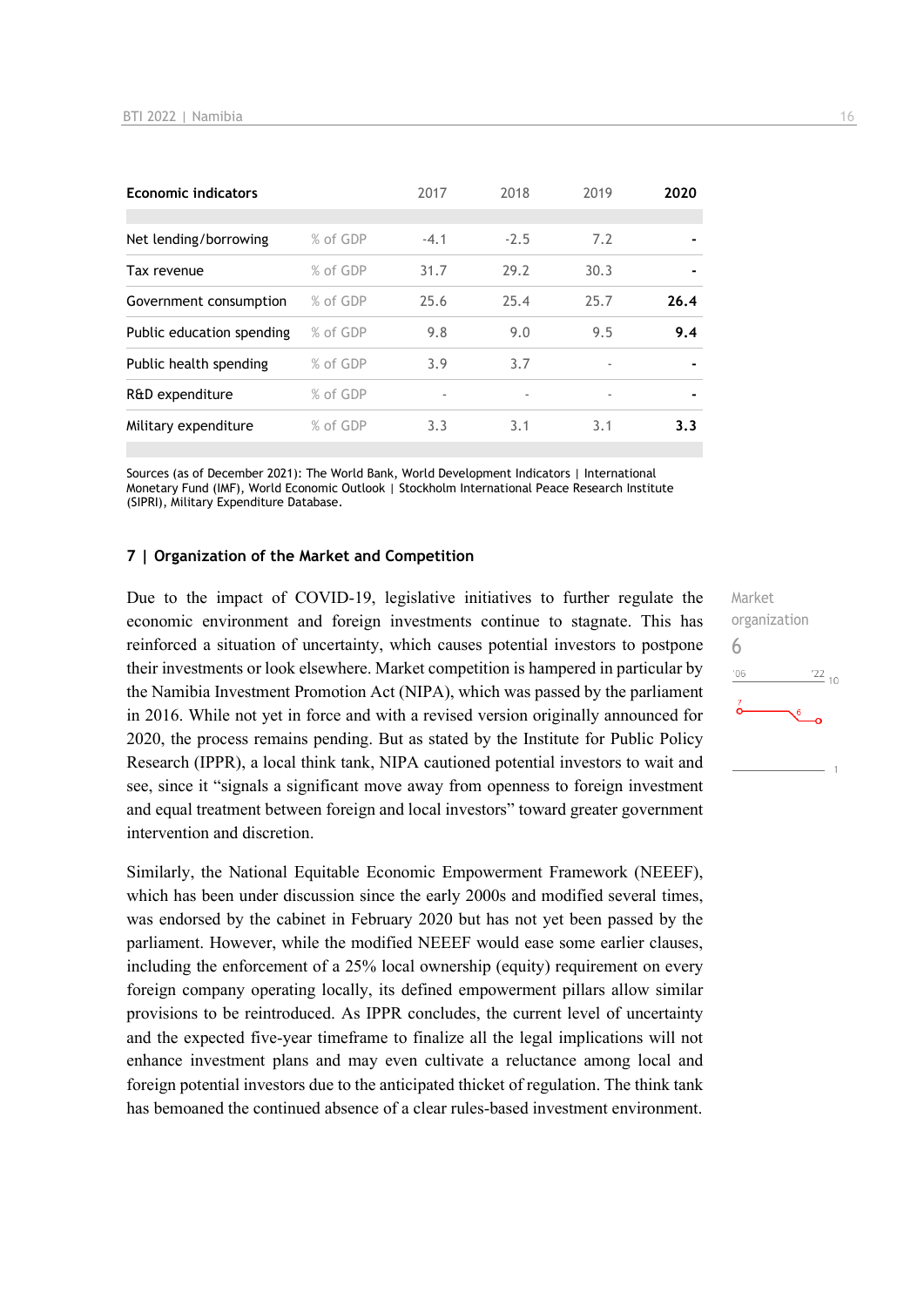In addition, due to the economic recession since 2016, the formal economy is in decline, with an estimated 60% of the active workforce now employed in the informal sector. Thus, although the overall circumstances for investment do not appear unattractive, there is a lack of institutional incentives.

The uncertainty regarding the legislative environment and applicable laws (described in "Market organization") is similarly reproduced in the context of competition policy. While there are laws and institutions in place to control and prevent undue concentration and monopolization, as well as to protect consumers, they are applied inconsistently, which indicates a general institutional weakness and lack of implementation capacity.

The state's heavy subsidization of a wide range of state-owned enterprises distorts several markets. For example, until February 2021, the national airline, which among several state-owned enterprises ran a high deficit, was regularly bailed out by state subsidies. These subsidies do not benefit individual consumers (e.g., by lowering tariffs on water and electricity provision) but cover mismanagement, and a discrepancy between salaries and delivery.

Namibia has signed the African Continental Free Trade Area (AfCFTA) agreement, which became effective as of January 2021. Its trade relations are governed by its membership in the Southern African Customs Union (SACU) and the Southern African Development Conference (SADC), as well as the Southern African Economic Partnership Agreement (EPA) with the European Union. Any effects of AfCFTA and Brexit cannot yet be judged. There are only a few exceptions to free trade, such as differentiated tariffs and privileged treatment for critical domestic sectors.

The only internal trade barrier is the veterinary cordon fence, which prevents the northern region due to foot-and-mouth disease from exporting meat (one of the country's most important export items).

The country has an open trade system with no tariff quotas. Namibia became a member of the WTO in 1995. The most favored nation (MFN) binding average was 7.7 (2019) with 94.3% binding coverage and 37.5% special safeguards for 2018.

Trade policy has not recorded any major shifts. Namibia's most important partners remain South Africa and the European Union, and increasingly China.



Liberalization of foreign trade 9 $\frac{22}{9}$ - 10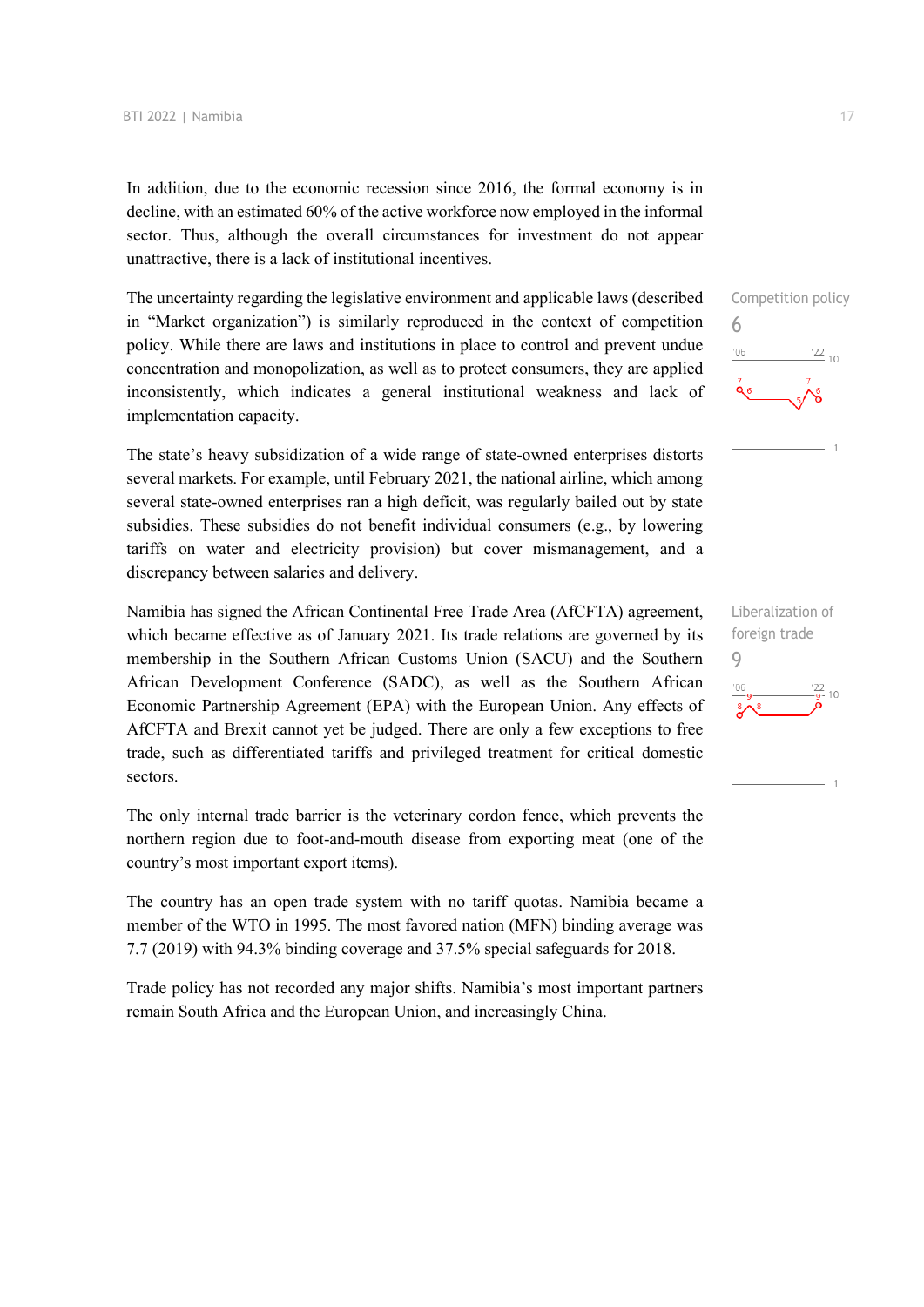Namibia's banking system remains well integrated and closely linked to the South African banking sector, which is clearly in line with international standards. Although the South African economy and banking sector is losing some resilience, the capital market is still well established in the world market. The Bank of Namibia is governed by legislation that was amended slightly in 2020 (Bank of Namibia Act, 2020) and has a solid reputation. During the period under review, no negative effects caused by liquidity problems due to the coronavirus pandemic were reported by the main media outlets or other accessible sources. The sector remains largely controlled by the established banking outlets of international banks, which enhances stability.

Due to the pandemic, the already relatively high degree of household debt increased further, but it is too early to draw any conclusions regarding the likely effects of this development.

#### **8 | Monetary and fiscal stability**

The Namibian dollar was introduced as a local currency after independence but is pegged to the South African rand. It is non-convertible and entirely dependent on the currency exchange fluctuations of the rand. The rand has depreciated considerably over recent years and took a further downturn during the coronavirus crisis (at the end of 2020, ZAR 1 =  $\epsilon$ 0.054), which triggered debates about whether the Namibian currency should end its dependency on the rand. The Bank of Namibia, which operates independently of the government, despite its governor being appointed by the Namibian president, has constantly refused to take such a risk. The bank acts without direct orders or interference from the government, and its decisions have always been accepted by official policymakers.

While South Africa remains by far Namibia's most important economic partner, the inflation rate has been lower in Namibia and over the last two years has hovered around 3%. Monetary policy remains conservative, while fiscal stability has come under increasing pressure.

Since 2016, Namibia has been in economic decline and has faced a full-blown recession. The effects of the coronavirus pandemic have added to the woes. As President Geingob informed a cabinet meeting on December 1, 2020, an NAD 8.1 billion economic stimulus package would be rolled out during the year to ease the negative effects. But he also declared, "it is not an exaggeration to say that COVID-19 has thrown us off balance." The budget deficit for the year 2020/2021 was estimated to be NAD 21.4 billion, 12.5% of GDP, with overall debt rising to 69.6% of GDP, despite official policy stating that overall debt should not exceed 30% of GDP. Declared as an emergency budget, debt services amounted to NAD 8.4 billion, exceeding public investment of NAD 6.4 billion. State debts amounted in October to NAD 119.8 billion and were expected to escalate to NAD 134.4 billion in 2021 and NAD 156.7 billion by March 2024. The Mid-Year Budget Review tabled by the finance minister in October estimated that by March 2024, annual credit payments on accumulated debt will exceed NAD 10 billion.





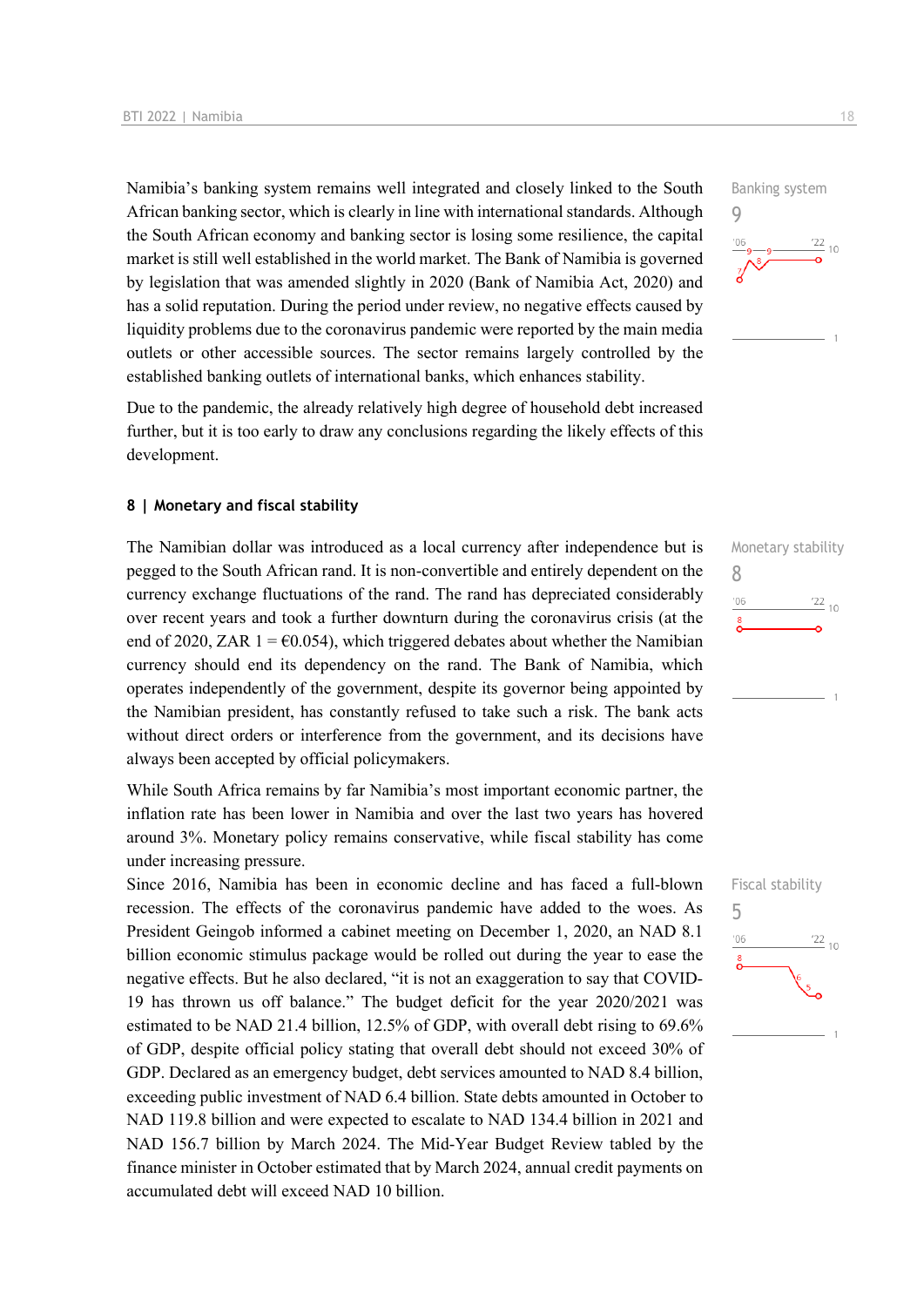The country's credit ratings further deteriorated during 2020. In May, Moody's downgraded its rating for Namibia from Baa3 stable to Ba2 negative. On December 4, the ratings agency downgraded Namibia's junk status even further to Ba3, which is three notches below investment grade, with a negative outlook. As the agency observed, "very large gross borrowing requirements … point to material liquidity risks." Moody's expected an increase in the debt burden to 72% of GDP and an increase of the interest bill to 15.5% of revenue income in the current fiscal year (at 5% five years ago). In early December, Fitch Ratings affirmed Namibia's long-term foreign-currency issuer default rating at BB with a negative outlook.

While the government has stressed the need to regain control over the debt, it faces an uphill battle and has yet to convincingly document how its budgetary policies will support fiscal stability.

#### **9 | Private Property**

Private property rights are firmly entrenched and protected in Namibia's constitution, with the relevant article listed under a chapter that cannot be changed even under a state of emergency. Expropriation can only be enforced with fair compensation and has hardly ever in the 30 years since independence occurred. Nevertheless, continued demands for the restitution of land have kept fears among (the predominantly white) commercial farmers alive that their ownership of land will be terminated, despite the lack of evidence to justify such fears. However, the New Equitable Economic Empowerment Framework (NEEEF) caused significant concern, since it originally included a mandatory equity clause that 25% of ownership should be locally owned by members of previously disadvantaged groups. Since this was considered an obstacle to investments, this clause was eliminated from the bill accepted by the cabinet in February 2020. But the regulations still to be formalized in law would allow for the reintroduction of similar measures. Therefore, a certain degree of uncertainty remains, which has contributed to a growing wait and see attitude among potential local as well as foreign investors.

Meanwhile, property transactions are well regulated and allow business based on clear standards, although on occasions shady deals (especially with regard to urban land transactions) point to forms of embezzlement and self-enrichment by members of the new elite.

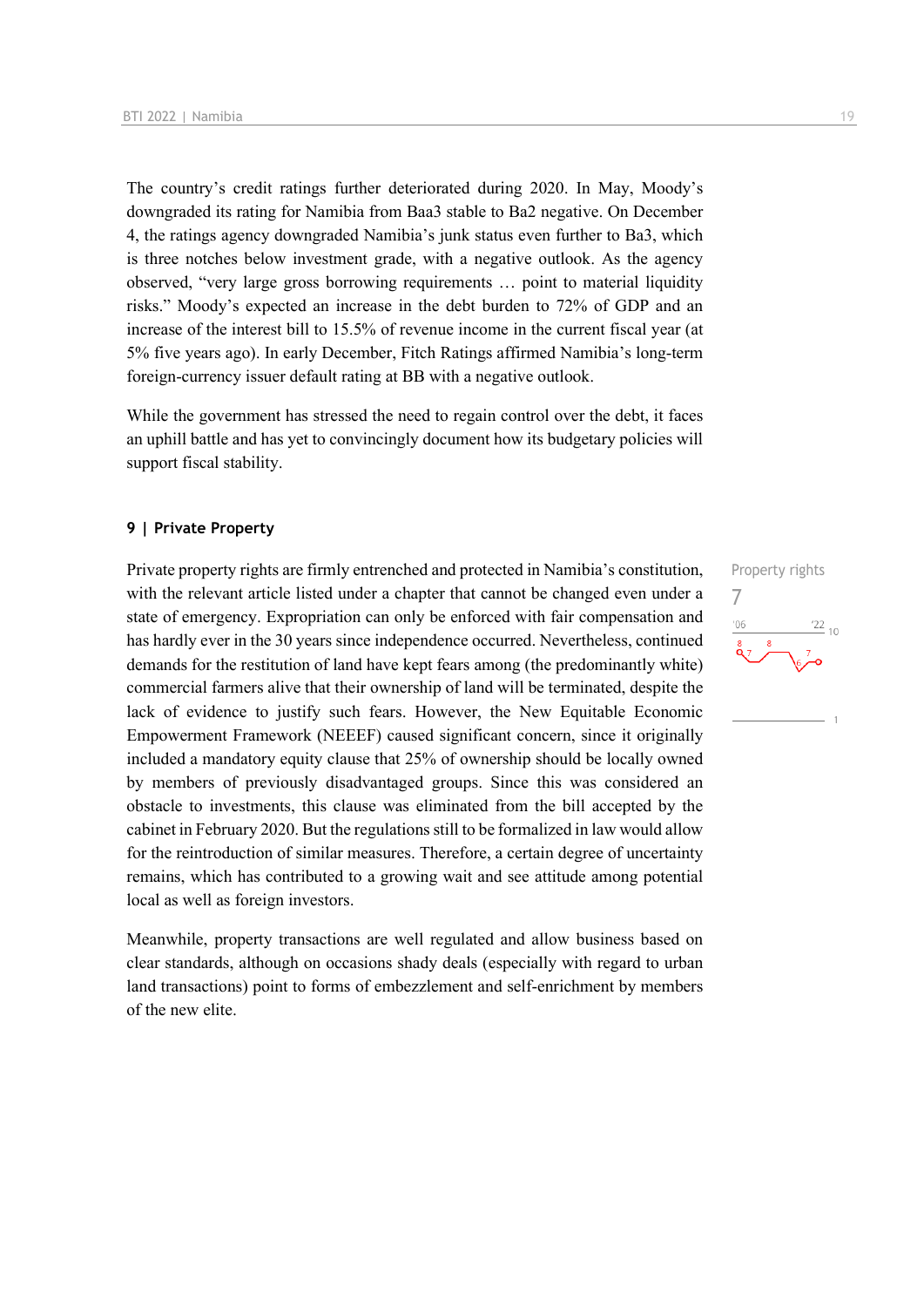Companies under private ownership have shown in recent years a decline in confidence as regards the economic climate and have expressed concerns about investment security. The level of trust in government policy is lower and there is a reluctance to make new investments. Rather, local companies tend to transfer capital abroad. Despite the net export of capital being a constant feature, it has increased rather than reduced in recent years.

While the government recognizes the important role of the private sector and the need to promote foreign investment, its policies do not support this goal. State companies continue to receive considerable financial bailouts despite remaining unsustainable and there is no indication that the government is developing an alternative privatization strategy.

#### **10 | Welfare Regime**

There is a comparatively well-developed state policy of social transfers, including a general old-age pension, among several other provisions. The Namibian government's health care expenditure amounts to 3.7% of GDP, which is above most African countries. The annual budget allocates meaningful proportions to education and health care, and Namibia's life expectancy has been increasing steadily after recovering from the HIV/AIDS crisis, which peaked roughly 15 years ago. But despite the considerable increases in pensions, the actual purchasing power of the money transferred has decreased and poverty remains a constant feature for a considerable proportion of the population.

The Human Development Report 2020 ranked the country 129 overall in the HDI, with a GNI per capita of \$9,357 (2017 PPP). This is a decline of two ranks over the 2014–2019 period. Adjusted for inequality, the drop of 14 ranks was the seventh highest among all countries.

Namibia was initially applauded by observers for its coronavirus-related crisis management and in particular the immediate measures to ease the social misery triggered by the lockdown through a NAD 750 grant to those in need – euphemistically labeled as low-income groups (though not all those who should have been entitled were among the beneficiaries). This has for a limited period eased the pressure slightly, but it has not solved the immense challenges regarding growing poverty and the frustration this fuels.





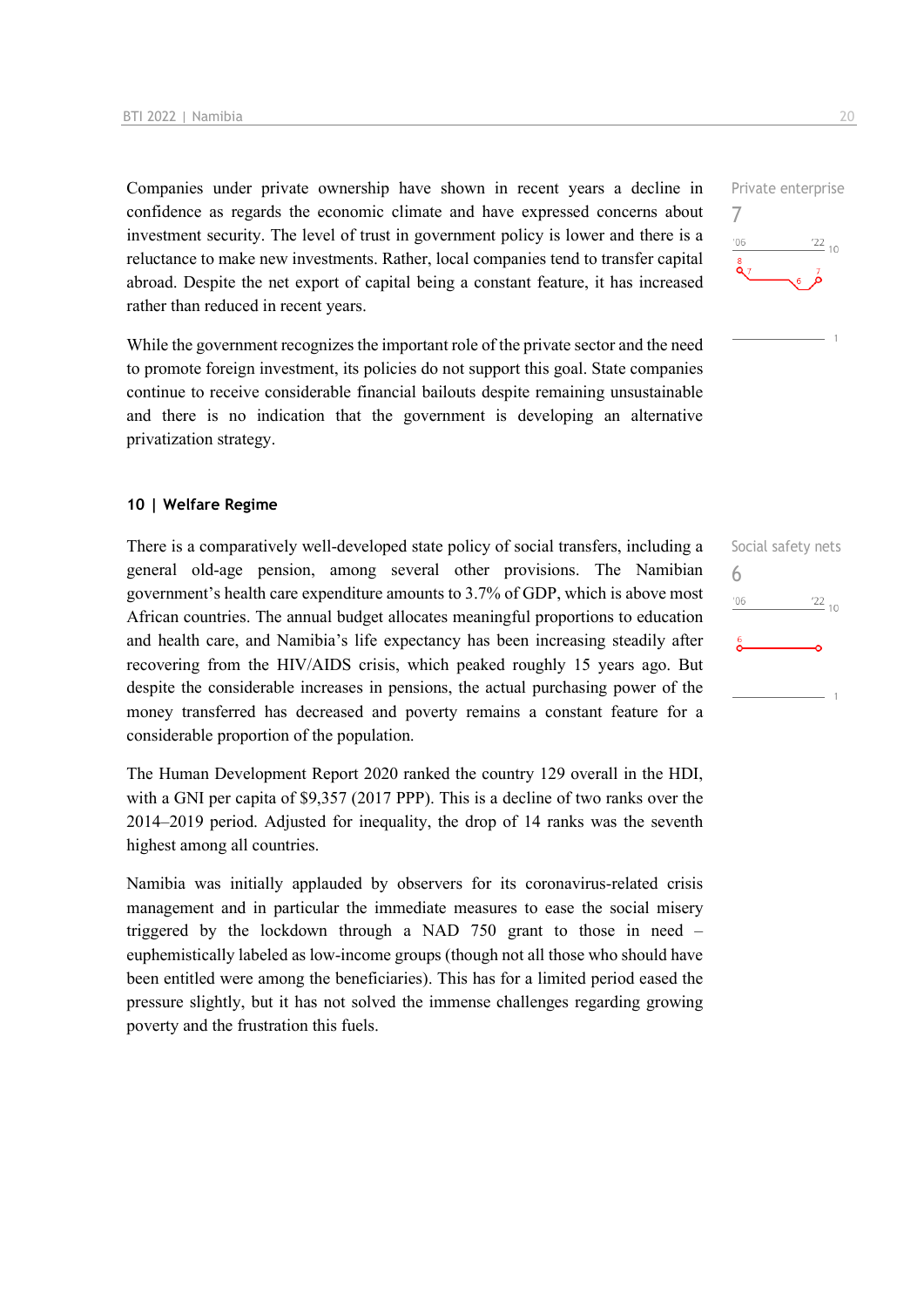Namibia's literacy rate is above 80% (the higher official figure of 91% seems unrealistic given the chronic inefficiency of the school system). School enrollment rates are very high but poverty-related factors contribute to unsatisfactory performances. Girls are enrolled to a similar degree to boys but are confronted by high rates of sexual molestation and teenage pregnancies.

While laws seek to promote gender equality and women have increasing access to senior positions, there remain significant gender gaps and a discrepancy in salaries for similar work. The GPI (1.5 at tertiary level) and the female labor force (49.5%) rates seem to be slightly manipulated for cross-country comparisons.

Local rural communities and indigenous groups in more remote areas (e.g., San, Himba and Tjimba) are disadvantaged by the lack of proper infrastructure and child labor remains a common feature in several parts of the country. While ethnicity is a secondary aspect that can enhance opportunities if one belongs to an influential community, homophobic discrimination remains common. However, while the law still criminalizes same-sex relations, the law is not applied and LGBTI communities can publicly advocate for their rights.

#### **11 | Economic Performance**

Namibia's per capita income increased by about two-thirds between 1990 and 2018. It peaked in 2016 at \$10,171 (at 2011 PPP). Due to an economic recession since 2016, this figure declined to \$9,779 in 2017 and \$9,683 in 2018, which nevertheless remains way above the average for sub-Saharan Africa of \$3,443. This average figure, however, does not reflect fundamental socioeconomic disparities. Namibia has one of the world's highest Gini coefficients, which measures the inequality of income distribution. Therefore, when the inequality-adjusted HDI is calculated and discounted for inequality, the HDI falls to 0.417, a loss of 35.3% due to inequality.

Public debt tripled from NAD 30.9 billion in the financial year 2013/14 (24.3% of GDP) to NAD 96.9 billion in 2019/20 (49.0% of GDP), while interest payments almost quadrupled over the same time period from NAD 1.8 billion (4.3% of GDP) to NAD 7.0 billion (11.9% of GDP).

Formal employment, which provides access to some forms of social protection, declined from 365,703 in 2013 to 307,067 in 2018. If government employment (86,864) and employment in state-owned enterprises (30,654) is subtracted, the number of formally employed people in the private sector drops to 189,549, out of an estimated total population of 2.4 million people.

The Bank of Namibia estimated that the economy would shrink in 2020 by 7.8%. It is further assumed that the economy will only reach 2015 levels again by 2024. Further details on the current economic downturn have been presented elsewhere in



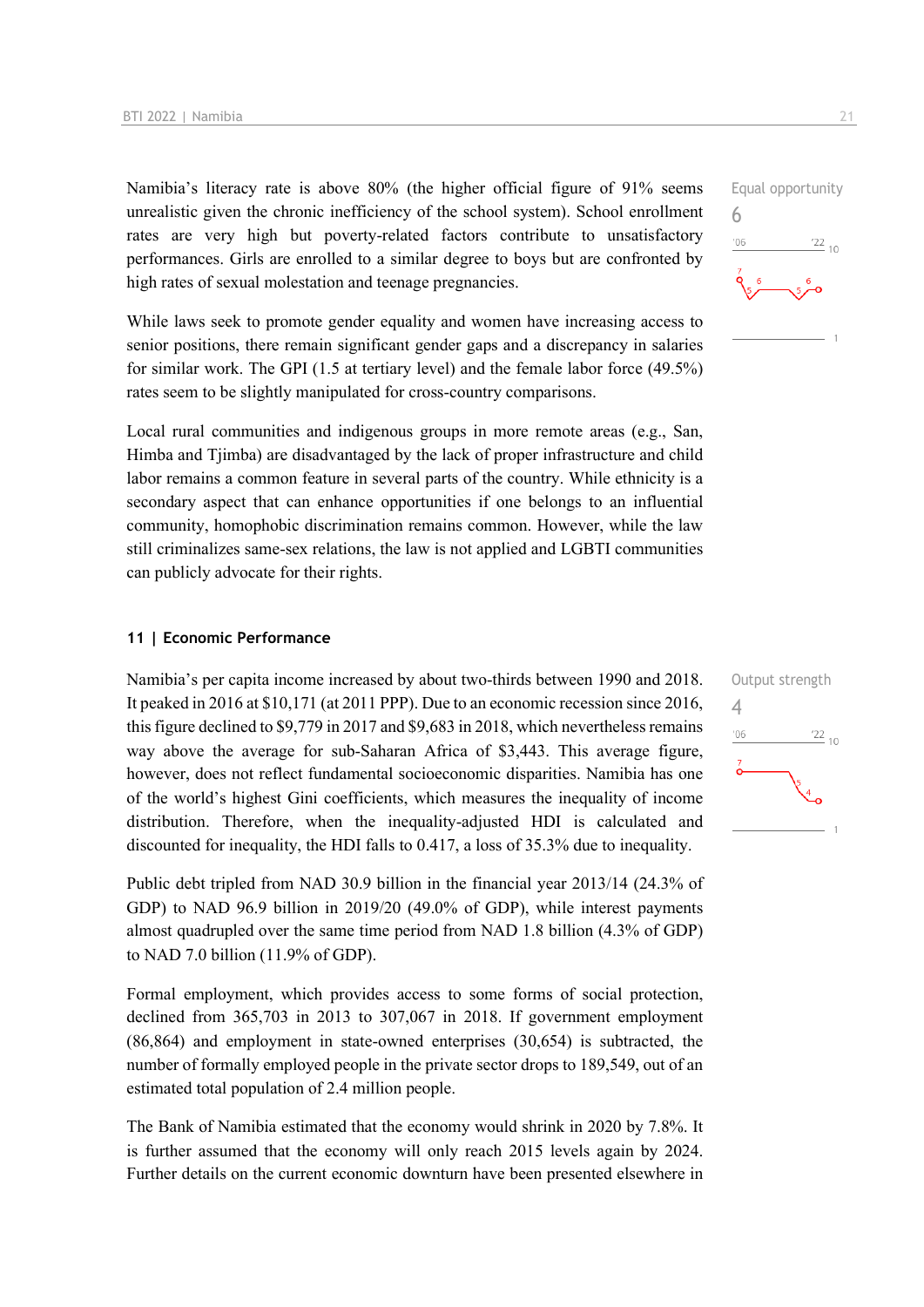this review. As a frustrated local economist commented in late 2020, "while the sun shone on the global economy for the last half decade, Namibia has languished, scoring a number of major policy own-goals that have left all and sundry worse off."

#### **12 | Sustainability**

Namibia has ratified all relevant international environmental conventions and has introduced local laws that require environmental assessments to be conducted prior to granting licenses for natural exploration. However, legal requirements are often bypassed, ignored or negotiated in practice. For years, a conflict over offshore marine phosphate mining has dragged on, with a final court decision still pending. In late 2020, licenses for the exploration of gas and oil were granted to a Canadian mining company for the ecologically sensitive region around the Okavango river delta. If successful, fracking might put the whole region's natural balance at risk.

Deforestation in the northeastern region has already resulted in the irreversible loss of natural habitat and environmental degradation of devastating dimensions. Only 10% of Namibia's vegetation is estimated to be composed of woody plants above the height of one meter and less than 1% of Namibia's surface is covered by trees higher than five meters, mainly along the border area previously called the Caprivi Strip. While at the time of independence in 1990, forested land amounted to some 8.7 million hectares, by 2015, forested land had reduced to seven million hectares.

Since then, logging has increased exponentially and unprocessed timber (e.g., teak and rosewood) is exported for furniture manufacturing mainly to China. The minister of agriculture, water and forestry disclosed to the parliament that all felling and transportation of timber until the end of November 2018 had occurred without the legally required Economic Clearance Certificate. As the minister for environment and tourism stated 2019 to the parliament, "the scientific projection is that if timber harvests had to be permitted at such high scale and rate as it happened until last year when it was suspended, it will take less than 20 years to bid farewell to the only forest zones we have." An investigative journalist disclosed at the end of 2020 that illegal logging continued unabated, stating that "on two recent road trips through the Okavango and Zambezi regions, together covering 6,600 kilometers," he "saw not a single mature African rosewood tree left standing."

While there is a certain amount of environmental awareness, particularly regarding the importance of wildlife as an asset for tourism, other natural resources and habitats are less well protected and subject to unsustainable harvesting. This contrasts with a vocal and very explicit public ecological debate over these issues. But the outcome is poor and no strict policy is applied. Contrary to the promises about the green economy in Namibia, the degree of lenience in the administration and governing institutions, members of which are beneficiaries of resource exploitation, is still quite high.

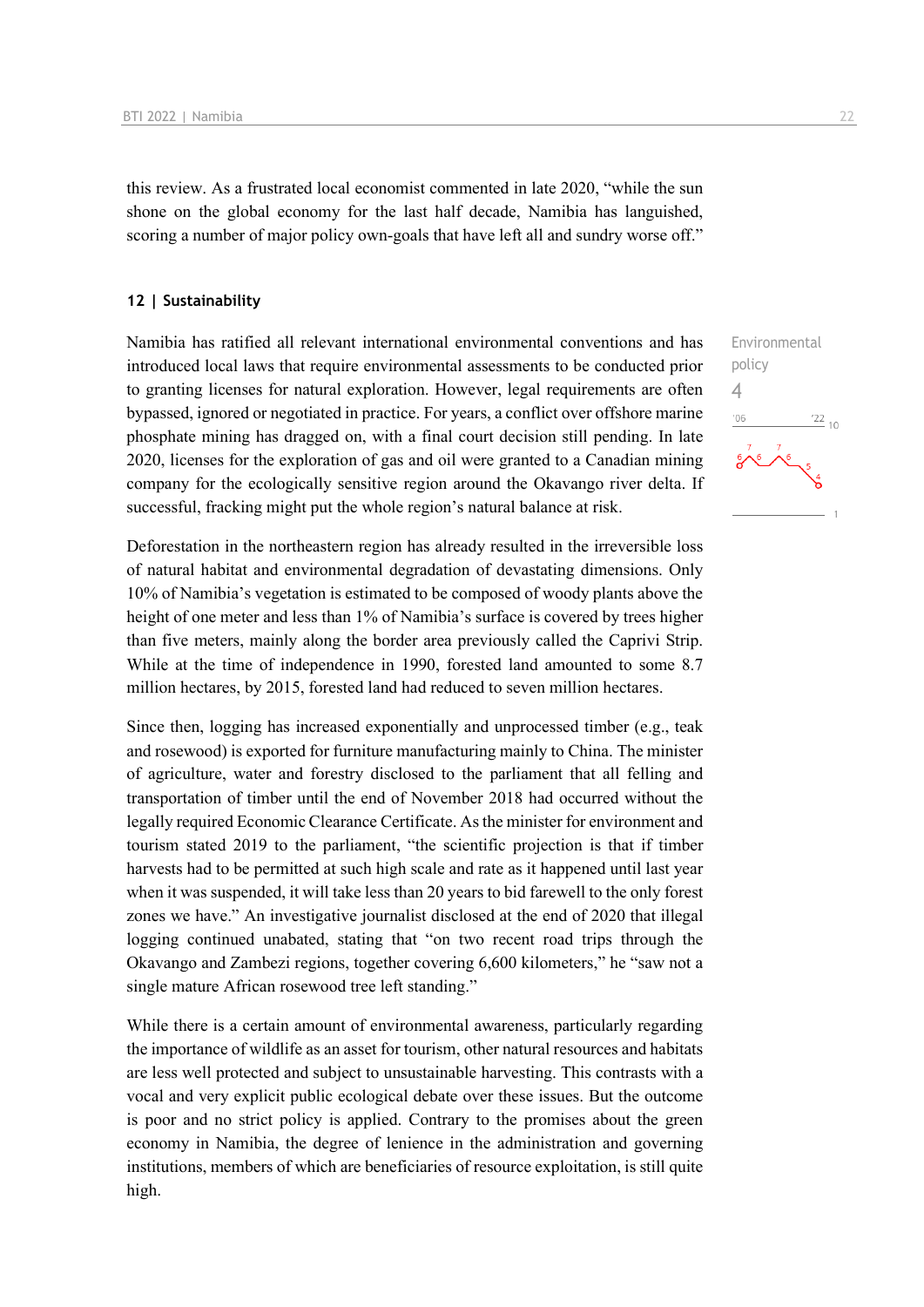Since independence, education has consistently received the highest budget allocation. But the system lacks efficiency and, while primary school enrollment rates are high, the drop-out rate after primary education is high, with very few students entering lower secondary and fewer still passing with the grades required for higher secondary. Official education statistics tend to be misleading. Namibia has upgraded its one polytechnic to a full-fledged university, the Namibia University of Science and Technology, its second university alongside the University of Namibia (which was established in 1992 based on a previous teacher training college) with satellite campuses also in the northern region. University students complain about a lack of financial support services and a lack of employment opportunities after graduation. The high unemployment rate among people under 30 years old represents a waste of knowledge transmitted to those who pass secondary and university education.

Based on 2015 data, the U.N. Education Index ranked Namibia 129 overall in 2019 (down from 127). R&D investment in Namibia stood at 0.34% of GDP in 2014 but has in recent years declined. The budgets allocations of the country's two universities were recently cut and as a result they face immense constraints to maintain the current level of services provided. Compared to other African countries, Namibia still ranks in the middle tier.

```
Education policy / 
R&D
4-06\frac{22}{10}\overline{1}
```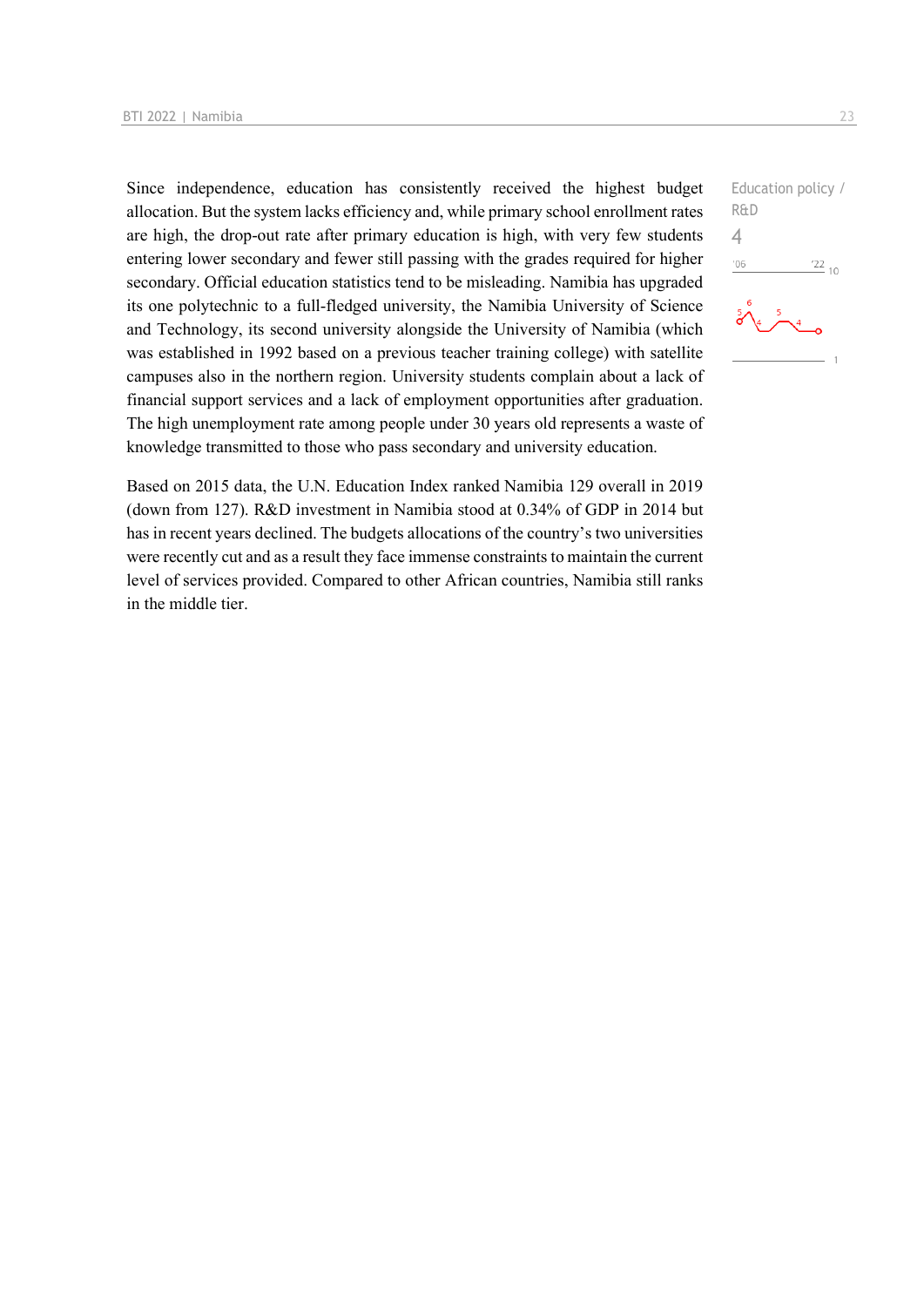## Governance

## I. Level of Difficulty

Namibia is a large but sparsely populated territory, not least because of the harsh climate conditions, with the country being one of the driest in the world. The state faces a massive task in creating and maintaining proper infrastructure, especially in rural areas. Due to climate change, droughts have added to existing constraints (although the 2020/21 rainy season turned into an exceptionally good one, with dams filled to capacity, which might offer some relief in the near future). As a result of a combination of factors (a decline in the global market prices for local raw materials, especially in the mining sector; economic decline in the important neighboring economies of Angola and South Africa; a long period of drought; and a fiscal policy that exceeds the country's means), a continued recession has since 2016 drained the state coffers, which will have lasting negative consequences. In combination with the inherited structural constraints from a century of settler-colonial rule, socioeconomic disparities, and the high degree of inequality and poverty continue to present huge challenges for governance.

The coronavirus pandemic has added to these constraints, since the initial lockdown and the economic consequences have restricted many people's survival strategies, not least people working in the informal sector, but also for many people working in the retail, services, construction and tourism sectors. The ever-growing debt spiral will further reduce the scope of reform strategies in the medium term. Hence, structural constraints have increased.

While civil society was restricted during the period of white minority rule (in particular civil society initiatives among the black majority), anti-colonial resistance was a fertile ground for organizing against injustice and illegal governance. But following independence, many of those engaged in civil resistance (e.g., churches and trade unions) were coopted into the new state and administration. Hence, following independence in 1990, civil society entered a new era of organizational formation. Since independence, civil society has benefited from external support in material terms. However, this support has been reduced over the years, which has caused problems for some of the more influential human rights organizations as well as local independent think tanks. But in parallel new initiatives have emerged and gained strength, especially among the new generation of so-called born frees, whose loyalties are with values and not anti-colonial organizations. As a result, and benefiting from the freedoms of expression and association, activists campaigning

**Structural** constraints 6  $n<sub>6</sub>$  $^{22}$  10

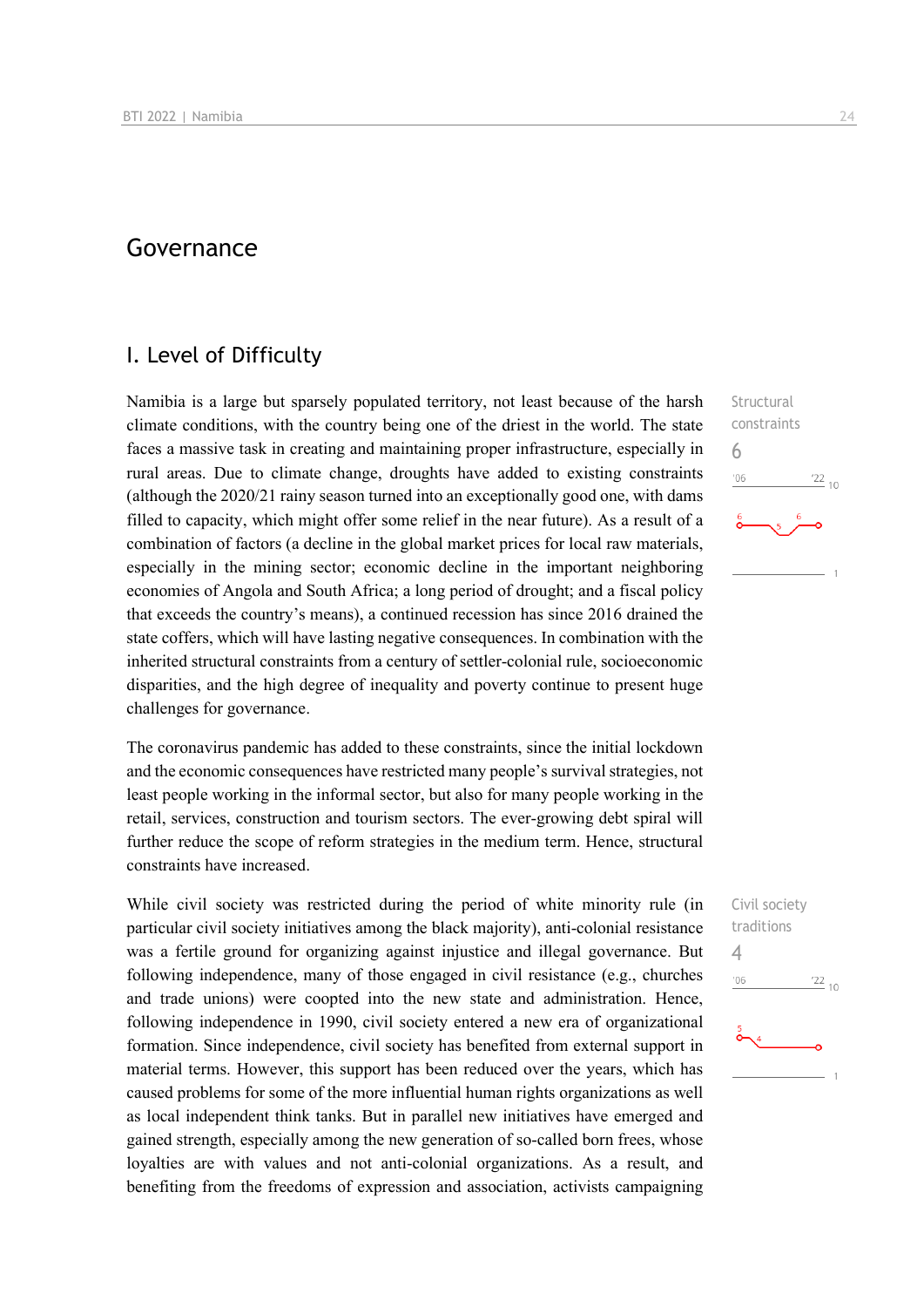for LGBTI activists and against gender-based violence (GBV) have become more vocal and active. Since 2017, gay parades have been held in various towns without interference and of late massive protests against GBV have taken place, which were well documented and supported by media reports. The shifts in the political landscape, which have reduced the hegemony of the former liberation movement on the national, regional and local levels of governance, have also to some extent been a result of new initiatives that challenge established and deeply rooted sentiments that stand in the way of full emancipation. In contrast, environmental concerns and initiatives remain less influential, though they are able to protest against government policies and economic activities that would cause further environmental degradation. But a large number of these mostly Windhoek-based civil society organizations are elite organizations that attempt to represent the interests of the marginalized but do not stem from the grassroots and do not really speak for the disadvantaged constituencies. Nevertheless, civil society has gained some strength and influence in recent years, as demonstrated in the regional and local authority election results in late November 2020.

Few conflicts in Namibia result in violent clashes. But methods of policing, and police interference and interventions in public protests have increasingly used arms, dispersing demonstrators with the use of rubber bullets and teargas. On rare occasions, people have been killed. Under the coronavirus-related restrictions that were imposed under the state of emergency, police officers have at times abused their powers, mistreating individuals accused of violating the regulations and physically harming some individuals.

Political rhetoric remains largely confrontational and includes on occasions the use of hate speech. For the first time, the clashes between members of the opposition and the dominant party have resulted in confrontations in the National Assembly that have bordered on physical violence. While this is limited to personal animosities among opponents, it has introduced a new form of confrontation into the political sphere.

Religion plays no role in conflicts, but interethnic sentiments have become more strongly articulated, and have caused the head of state on several occasions to warn of the risk that tribalism poses to social peace and stability. The vocal dispute about the victims of the colonial genocide and the question of adequate compensation has led to noticeable conflicts between some ethnic leaders. With the recent regional and local authority election results, the confrontational nature of politics has increased. But it is too early to judge to what degree this marks a turning point toward potentially violent forms of contestation. In tendency, however, the degree of animosities and confrontation seems to be on the rise, though still take largely non-violent forms at present.

Conflict intensity 4 $-06$  $\frac{22}{10}$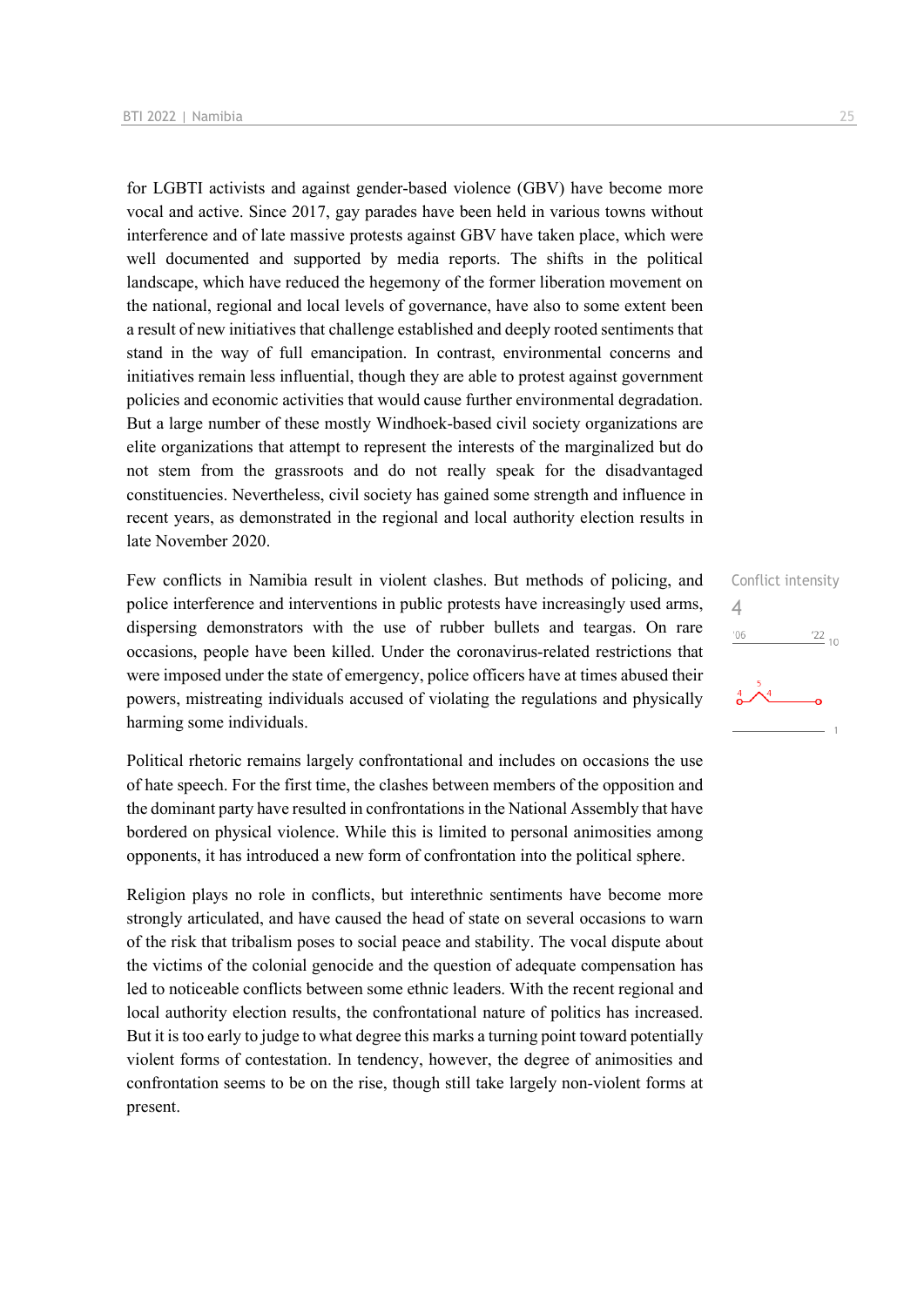### II. Governance Performance

#### **14 | Steering Capability**

Namibia has since independence had a plethora of white papers and strategy documents, often drafted by foreign consultants and financed by international donors. Many of these are no longer part of an accumulated knowledge or on public record. For example, when the government decided on a new industrial policy, it became known that a white paper on industrial policy in the 1990s had gone missing and could not be traced. Key documents include Vision 2030, which was drafted on the instruction of President Nujoma, as part of his legacy, in the early 2000s; regular National Development Plans, the current NDP5 is the fifth plan and covers the 2017/18–2021/22 period; and the Harambee Prosperity Plan (HPP), which was added by President Hage Geingob in 2016 and replaced in 2021 by the HPP2, and concentrates on urban housing. These three blueprints overlap but all share to a greater (Vision 2030) or lesser (NDP5) extent a preference for wishful thinking and lack of realism. The implementation of white papers is often hampered by inter- and intra-ministerial competition and claims over ownership, or a lack of resources and know-how.

The expectations created by the promises (e.g., HPP pledged to eradicate poverty by 2020) and the subsequent disappointments over non-delivery have led to growing public frustration. The economic recession since 2016 has added to the obstacles to executing the government's promised reforms and policy adjustments. Legal frameworks lag behind or are unaligned with the government's declared aims. The second national land reform conference in late 2018 again adopted a wide range of well sounding resolutions, which either have been ignored, are yet to be implemented or have been obstructed by another contradictory government-endorsed policy (e.g., land ownership by foreigners). Last but not least, COVID-19 affected the political process quite considerably.

Cabinet positions continue to be (with few exceptions) filled on the basis of political loyalty rather than competence. This applies to a wide range of senior positions in public administration. This restricts the efficient implementation of programmatic and strategic policy goals. The restrictions implemented in 2020 in response to COVID-19 added to the lack of implementation of the government's declared goals, with no visible adjustment of policy strategies yet presented. While fundamental pillars of democracy and a market-based economy are recognized in all plans, the lack of delivery undermines credibility. This might have been a contributing factor to the recent shifts in policy support toward opposition parties. Environmental policy,

#### **Ouestion** Score



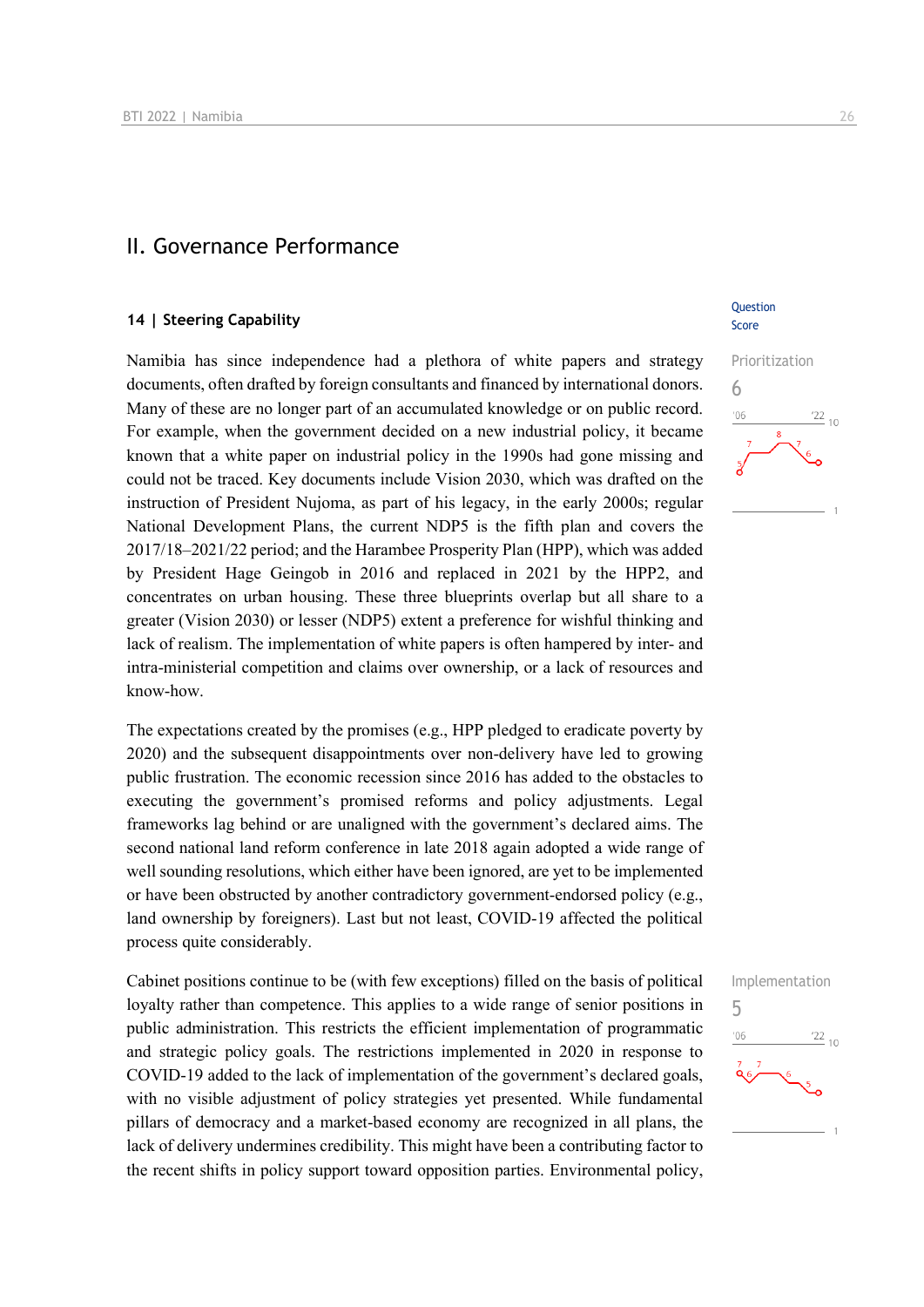for example, is hampered by conflicting interests between the ministries of mining, fisheries, nature conservation and the environment, which has in the past led to contradictory policies and blocked necessary interventions.

Under the constraints of the ongoing recession, concerns are at times sacrificed or neglected for purely economic reasons. Certain tender rules and regulations are also at times bypassed to allow exceptions from the principles adopted.

The policy response to the coronavirus pandemic has, however, so far not substantially changed the overall frameworks or policies adopted and has only limited the ability to cope with the challenges and promote further reforms.

A large proportion of policymaking since the current recession began in 2016 could be characterized by a denial of socioeconomic realities. The claim to "business as usual" reduced the already low ability and willingness to learn within the ranks of the dominant party. Given the overall control, the need for policy adjustments has been either ignored or has failed to be realized. This is reflected in the lack of innovation in cabinet ranks, where long-standing party loyalties rather than merit are the main criteria for appointment.

Dissenting views were often punished and rarely listened to. Policy failures were covered up and investigations into mismanagement were launched reluctantly if at all, with results not made public. Transparency and accountability, which are key to policy learning, are not widely practiced. Nevertheless, there is hope that policy learning will improve following changes introduced on the regional and local levels.

Responses to COVID-19 were not thoroughly screened or subject to self-corrective measures. However, they were also not used as a pretext for introducing counterproductive new initiatives. Rather, the handling of the crisis is evidence of the uninspiring way policymakers are running the state of affairs based on a public administration that seeks to please policymakers instead of achieving maximum efficiency in terms of delivery.

#### **15 | Resource Efficiency**

The government has shown limited political will, capacity and competence to address the increasing economic challenges since the current recession began in 2016. While the further expansion of the unsustainable dimensions of public administration (which absorbs more than 40% of the annual budget for salaries as current expenditure), the general imbalance in public expenditure remains a problem. The size of the cabinet was slightly reduced in 2020, although not as much as was expected, having peaked in 2015. Government policy has addressed fiscal constraints and the liquidity crisis by rapidly expanding public debt, which will put further pressure on future fiscal policy. It remains to be seen whether the drastic cuts



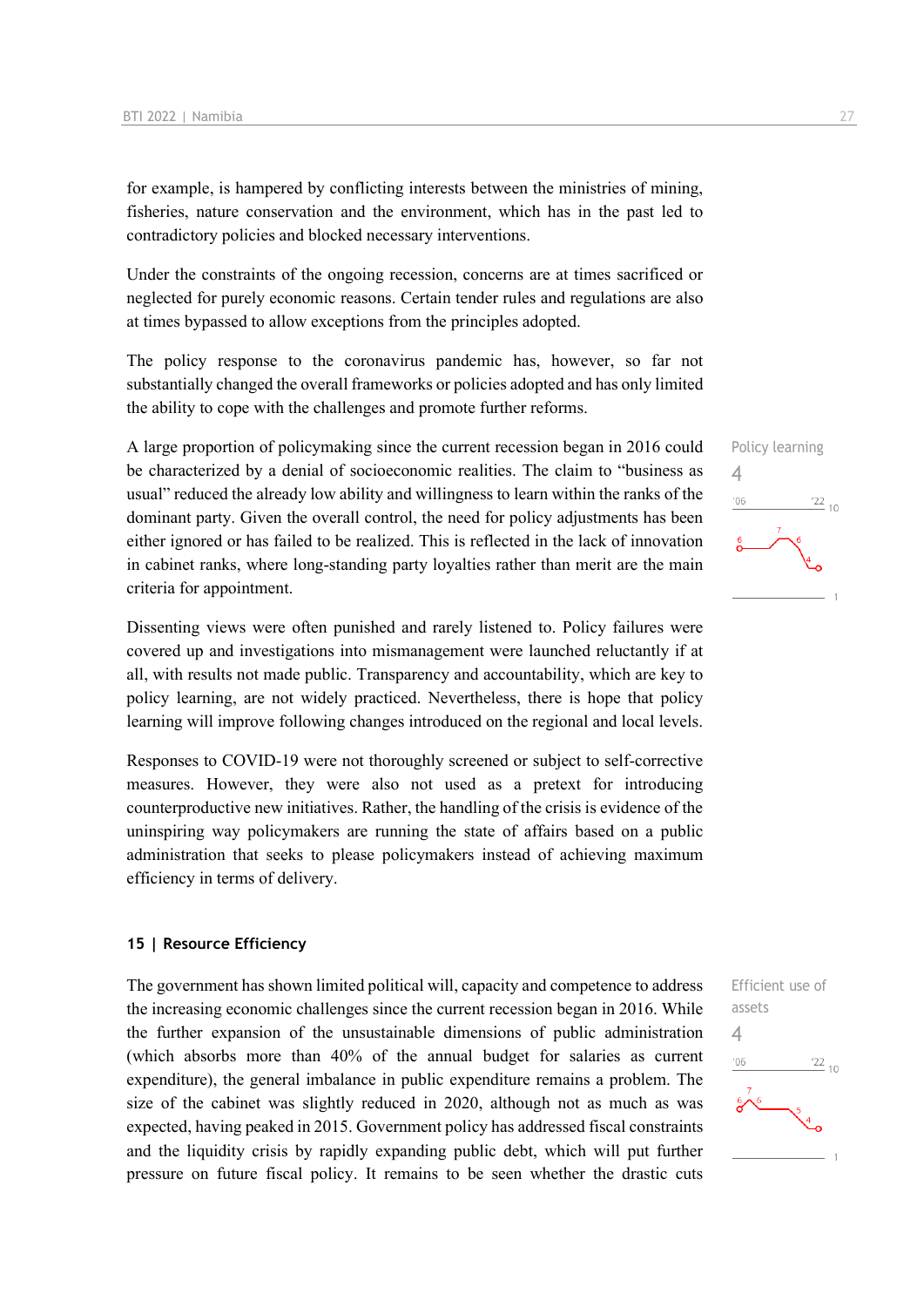proposed by the minister of finance for the 2021–2022 budget (about NAD 4 billion) will be accepted by the cabinet and passed by the parliament. Past experience suggests that ministerial resistance to the proposed cuts will be very strong. It is possible that interministerial consultations will lead to only minor cuts, which will be passed by the dominant party-controlled parliament. This could prevent any meaningful re-allocation of funds.

Senior positions in public administration as well as the government continue to be largely filled on the basis of political loyalty and at times ethnic affinity rather than professional competence and quality. The ethics of civil servants and political officebearers remain at times dubious, and misbehavior is by-and-large rather generously reprimanded.

Emergency measures introduced in response to the coronavirus pandemic required a slightly modified annual budget for 2020/21. But budgetary modifications generally fell short of the need to make more drastic adjustments. As a result, allocations to security related portfolios (police and military) remained the third and fourth highest expenditure items (after education and health care), discounting extra allocations to the Finance Ministry for coronavirus-related social transfers.

There remain problems in the tender process for larger investments, which suggest that a strict cost-benefit analysis is not among the decisive criteria, and project implementations are often anything but cost efficient, with prices doubling or tripling for large-scale public construction works during their execution (e.g., the cost of the Neckartal dam increased from NAD 2 billion to over NAD 5 billion upon completion). Overall, the increased need for efficient use of capital and human resources has not been matched by government policy.

The Office of the Auditor-General remains understaffed and underfunded, and while it often makes critical assessments these remain largely ineffective. Parliamentary standing committees remain inefficient since they are mainly composed of members of the dominant party and hence are unwilling to publish critical assessments or recommendations.

With the increasing fiscal crisis over the last few years, the inefficient use of state assets has been more visibly underlined than in previous years of economic and government revenue growth.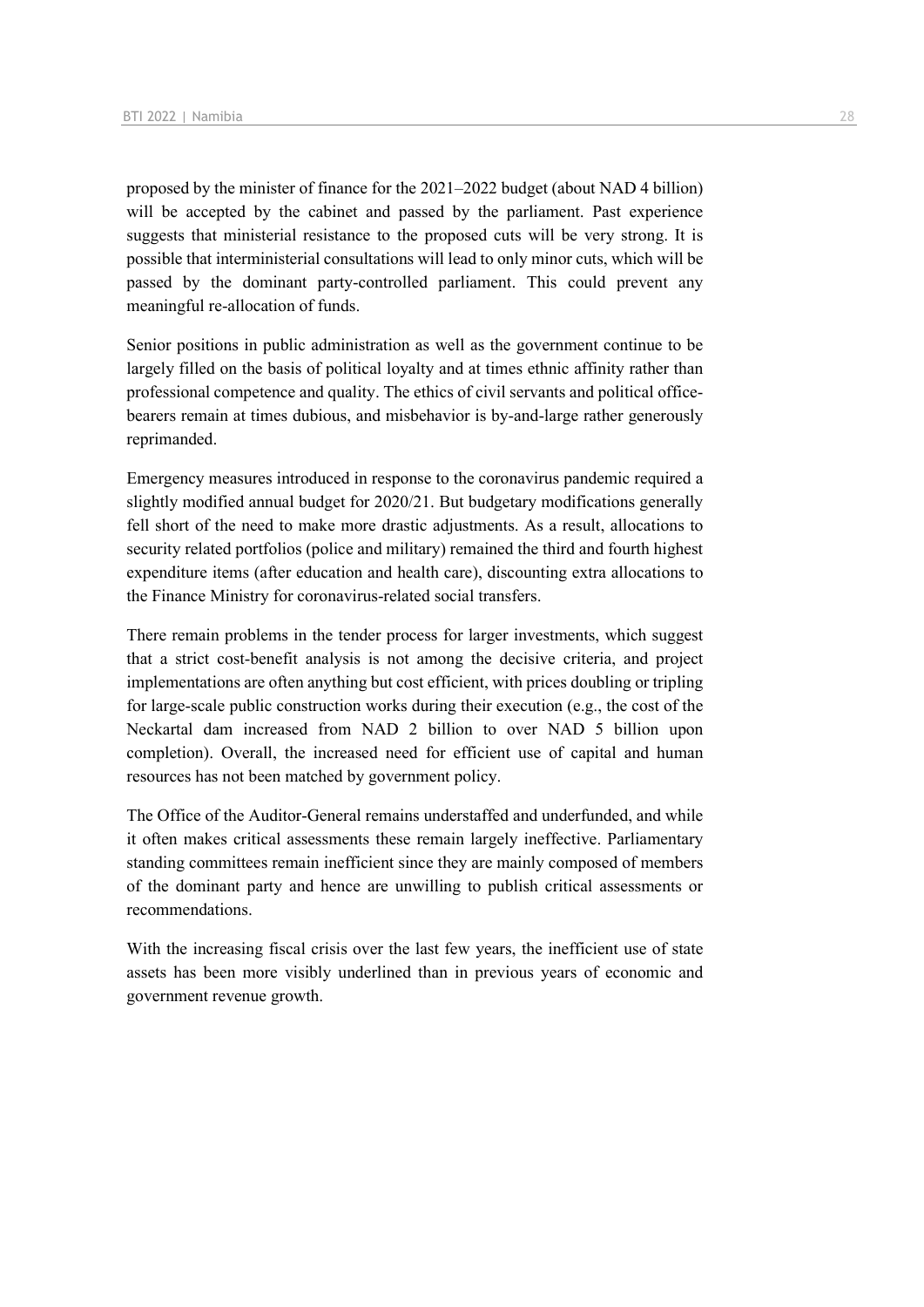Policy coherence suffers at times from blurred lines of authority between ministries and overlapping competencies and decision-making powers. Since Namibia has a natural resource-based economy, such competition exists for example between the Ministry of Environment and Tourism, the Ministry of Fisheries and Marine Resources, and the Ministry of Mines and Energy. Such differences are not always clarified but lead to blockages and inactivity, which allows for loopholes to be exploited not in the public interest but for private gain. While the National Planning Commission is in charge of the National Development Plan, it has no oversight function and cannot enforce any measures to adhere to the declared goals and strategies. At times, the authority of particular portfolios is overshadowed by personal competition and dislike among cabinet members, which negatively affects policymaking, and objective policy formulation and implementation. In addition, the president in State House operates with a number of personal advisers whose authority and weight vis-a-vis the line ministries remains unclear and produces further friction or uncertainty. It also makes it more difficult to delegate decisions and their implementation to ministries, since State House and the president often resume responsibilities. The new cabinet appointed for the legislative period 2020 to 2025 has replaced several veteran officeholders with "fresh blood." But it remains to be seen whether this will result in any meaningful improvements.

The management of the coronavirus pandemic has not visibly affected the situation negatively, though there have been differences in opinion within the established advisory board, which have led to conflicts and the dismissal of the former health minister from the board.

The government continues to stress that an anti-corruption mantra is an integral feature of its political promises, but regularly fails to live up to its promises. Generally, there is a high degree of lenience toward perpetrators. Even when senior office-bearers violate minimum standards and norms, they are at most punished softly. The dominant party has several high-ranking members in its politburo and central committee, and several backbenchers in the parliament who have been found guilty in a court of corruption or other criminal acts such as fraud. The most dramatic case to date, which emerged in November 2019 and has been dubbed #fishrot, involved two ministers and several members of state-owned enterprises. While removed from office and subsequently arrested, the two ministers remained members of the party's politburo and were not even suspended from office initially on the argument that they are innocent until found guilty. The ministers were allowed to resign and were thanked by the president for their patriotic service. The latest information leaked from the investigations include suspicions that the highest levels of the party leadership may have been aware of large-scale corruption for several years that amounts to billions of Namibian dollars, and that furthermore the party and its president might have benefitted in terms of political campaign donations. This has



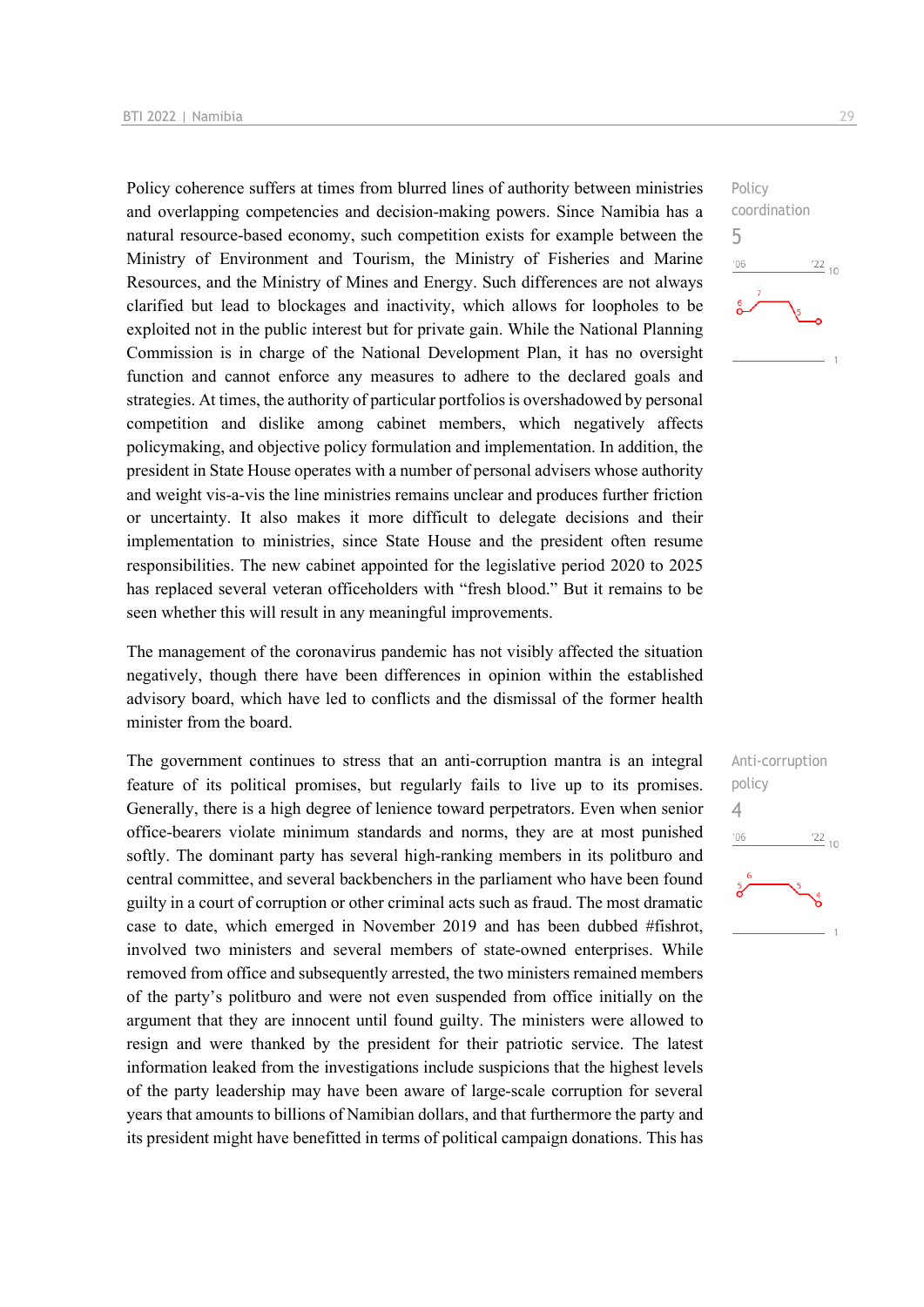led to widespread public mistrust and reputational damage, with the public already skeptical that the government was doing more than lip service to fight corruption.

While there is an institutionalized anti-corruption body, the state body remains understaffed and underfunded, and its political autonomy is widely questioned. The latest reports, however, suggest a determination to investigate the #fishrot scandal seriously and to uncompromisingly prosecute any criminal activities. At this moment in time, it remains to be seen to what extent this might restore credibility and trust in the government's anti-corruption agenda.

#### **16 | Consensus-Building**

All political parties recognize democracy and democratic principles as the only legitimate political system. However, their internal policymaking decisions often do not reproduce such democratic convictions, since they are influenced by those at the helmet of the parties. On several occasions, internal party decisions have been reversed by the party leadership. For example, the dominant party has disrespected democratic processes at the local level. Nevertheless, no party advocates any form of undemocratic political system.

However, with the reduced dominance of the governing party in the parliament, and the governing party's loss of majority control in several regions and numerous local authorities, it remains to be seen to what extent democratic commitment is more than lip service. For the time being, democracy remains the only accepted political system.

With the exception of one or two smaller parties, all relevant political parties subscribe to a market-based economy. There are no meaningful ideological programmatic strategies promoted by any party with influence that oppose a marketbased system. However, given the perception that (and several indicators that suggest) members of the dominant party directly benefit from mismanagement or abuse of the market system, as well as local and international associates who gain from this abuse, public trust in a market-based system is not as strong as in a democracy.

Frustration is also rising with regard to the continued unequal distribution of privately owned land, which is a relic of Namibia's settler-colonial history and limited nationalization. In view of SWAPO's socialist tradition, the "willing seller-willing buyer" policy with regard to land redistribution is widely considered to be unjust.

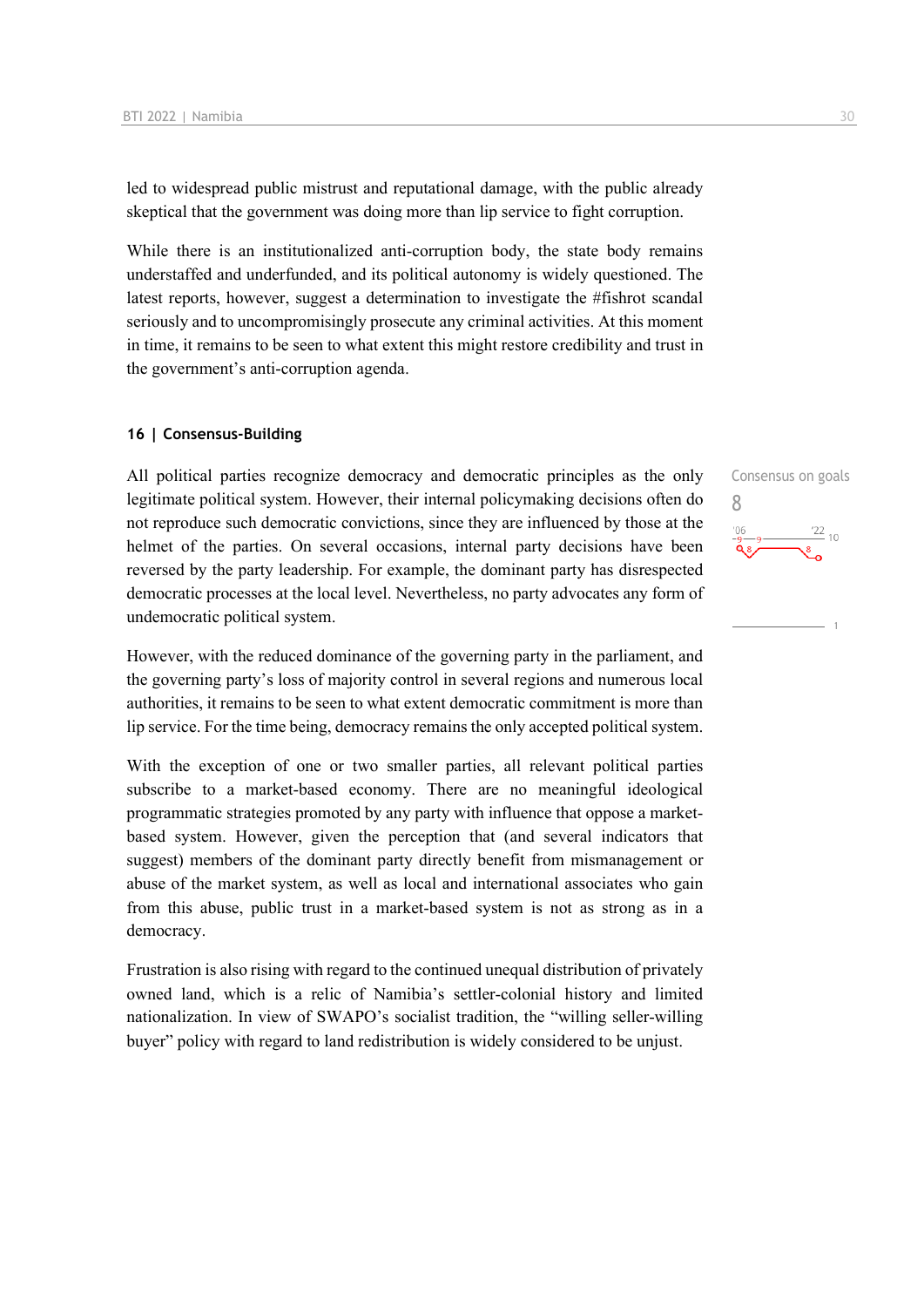Given the declared recognition of democracy by all relevant parties as well as social movements, which consider the civil freedoms enshrined in the constitution to be the relevant normative framework, Namibia has very few anti-democratic actors (at least not declared actors). With the results of the recent democratic elections, it remains to be seen whether the dominant party's considerable setbacks (although it still retains control over the parliament and the second chamber) will continue to adhere to and support further democratic consolidation.

As observed in the last BTI and confirmed by the results of the 2019 national and presidential elections, and the 2020 regional and local elections, regional-ethnic particularities and identities are increasingly influencing voter behavior. Tribalistic tendencies have been singled out as a threat to political and social stability by the head of state. But de-centrifugal tendencies have so far not been a significant risk factor for social stability and individual attacks on specific population groups (not least the white minority) during 2020 by senior office-bearers have been met by strong protests from a wide panorama of political agencies that are not anchored in the white community.

The dominant party and its government coopted civil society actors (e.g., trade unions and churches) following independence, and since then have to a large extent neglected consultations with NGOs and other relevant representatives of civil society. The exception are those that articulate private sector economic interests and have stronger relations with the government. Occasionally, civil society criticism is strongly dismissed or ridiculed, and labeled as unpatriotic, destructive or even instrumental to externally steered regime change. Policy formulation is rarely influenced in any meaningful way by civil society and at times is in direct opposition to strong civil society demands. With the shift in political voting behavior, civil society engagement in policymaking seems to have become even less significant and dissenting voices are accommodated less often.

The record of addressing reconciliation in the country is very mixed and selective. The soldiers of the former SWA Territorial Force and its notorious Koevoet unit continue to be disqualified from the benefits available to veterans who fought on the side of the anti-colonial movement. Their constant demands continue to be ignored. Similarly, the so-called ex-detainees have since independence demanded justice. These ex-detainees include several hundred exiled members of the anti-colonial movement, who survived being treated as spies (several thousand did not survive being tortured and imprisoned in dungeons, with many executed) and many continue to be stigmatized even by their own families. For both groups, reconciliation or recognition of past injustices rings hollow. Nevertheless, reconciliation is still a key word in Namibia and political demands for reconciliation have not faded away. With regard to the white minority, the government's declared policy of reconciliation has translated into tolerating their presence and wealth, although the colonial past has not

Anti-democratic actors 9  $\frac{22}{10}$ 



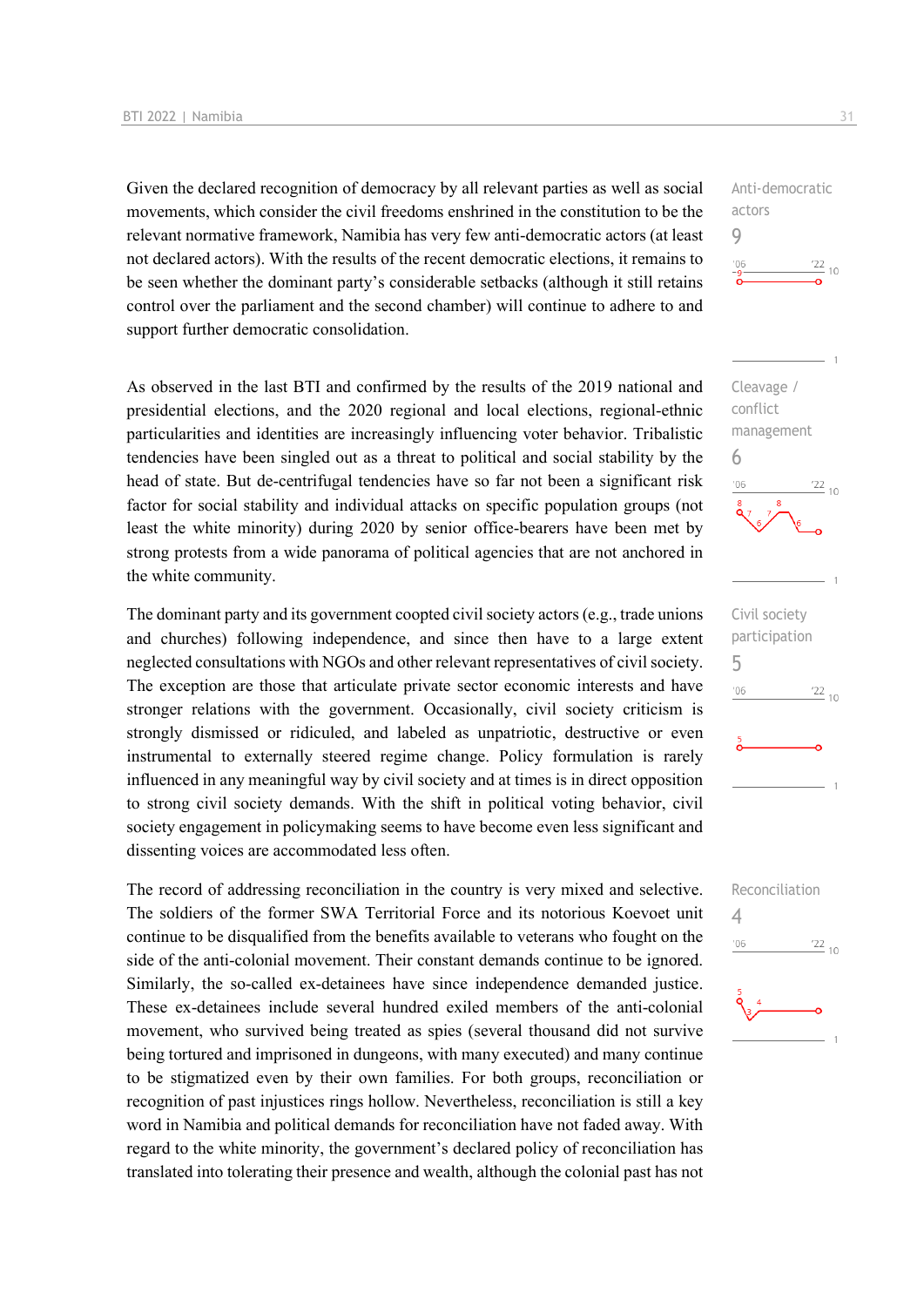been forgotten. In that respect, recognition of the genocide committed during the period of German colonial rule is being addressed and negotiated in bilateral negotiations between the Namibian and German governments since late 2015.

#### **17 | International Cooperation**

The government recognizes the role of external support for its development strategies and goals, and welcomes assistance if it does not impose any limitations. In fact, Namibia receives one of the highest rates of aid per capita in Africa. Namibia's classification as a higher middle-income country is criticized since it prevents Namibia from receiving preferential aid treatment. The government's development strategy, however, has not always been in harmony with the approaches of international donors and its declared commitment to reduce poverty contrasts with the persistence of gross inequalities. At times, this has been a contributing factor to international donors reducing or stopping assistance, given the Namibian government's lack of determination and coherence in rigorously working toward its declared goals. The existence of three development plans (Vision 2030, National Development Plan and Harambee Prosperity Plan) also causes more confusion than coherence, despite to some degree reinforcing complementary aspects.

Namibia has signed all relevant international agreements and adheres to a large extent to global normative frameworks. Despite an announcement that the country would withdraw from the International Criminal Court, this has not been implemented. The country was also one of the last to sign the African Peer Review Mechanism and be evaluated. Foreign policy is mainly oriented toward the Non-Aligned Movement and the African Union. Commitment to human rights is at times less credible given the close relations that Namibia has entered into with North Korea and the People's Republic of China. But Namibia received a record number of votes when elected for a second time to be a member of the U.N. Human Rights Council. This suggests a widely shared acceptance of its role, despite some minor flaws. Given that the country achieved independence as a result of a U.N. intervention, Namibia pays tribute to the relevance of global governance. It is active in advocating for a permanent seat for an African country on the U.N. Security Council and generally demands a more prominent role for Africa in global governance.

The coronavirus pandemic had no significant impact on Namibia's credibility, since the country lacks the material capacity to strengthen international relief measures.

## Effective use of support 6  $^{\prime}06$  $\frac{22}{10}$

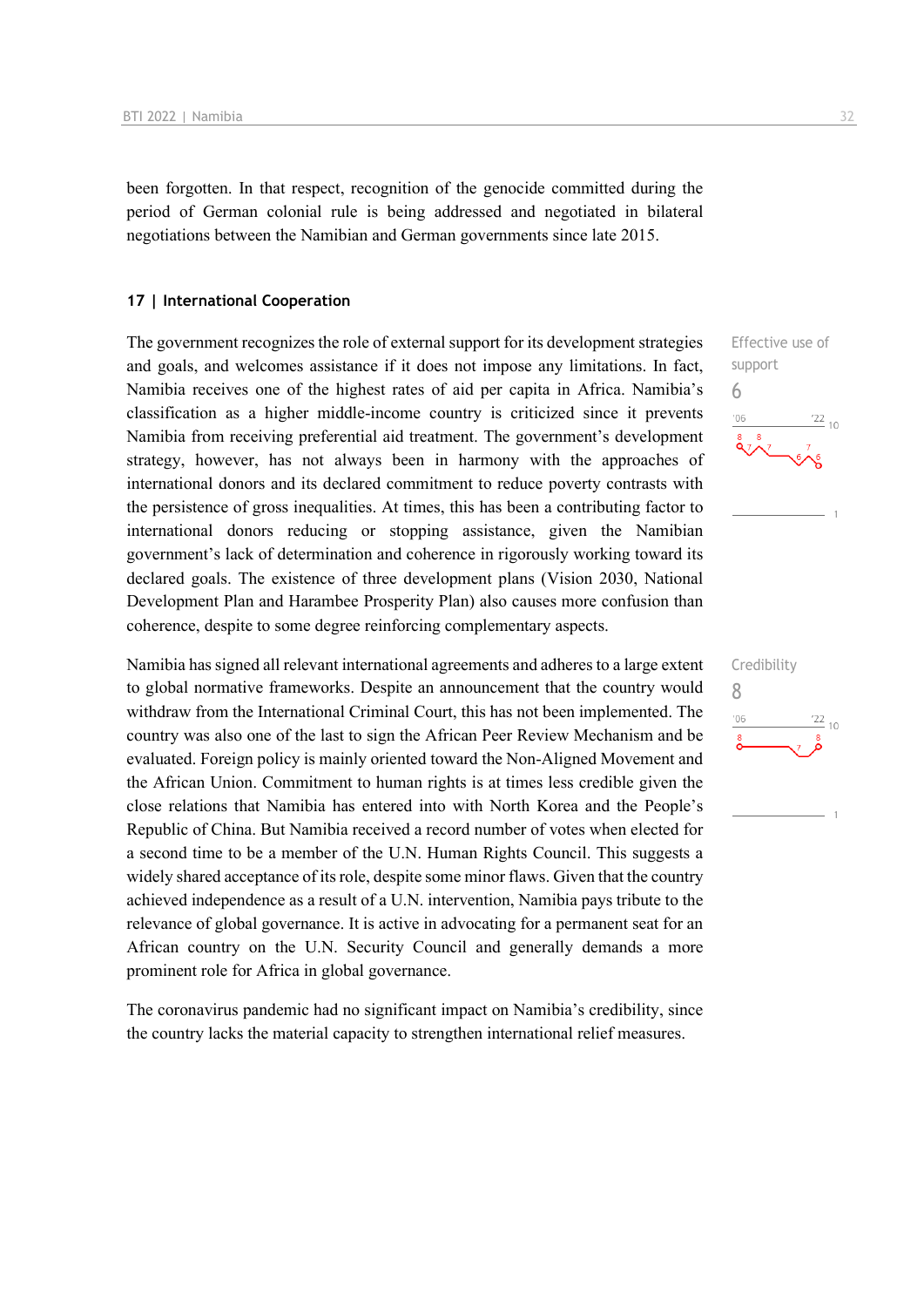Namibia acknowledges the relevance and need for coordinated regional and international policy and seeks friendly relations with neighboring SADC states. Conflicts (e.g., border disputes and conflicts with Botswana) are negotiated peacefully. Windhoek hosts the SADC tribunal and SACU headquarters. However, few of the policy-related acknowledgments are more lip service and followed by determined policy, and have made any meaningful contribution to improvements.

Friendly relations with other former liberation movements turned governing parties in the region are characterized by uncritical loyalty. Namibia's close relations with Zimbabwe resulted in SWAPO backing ZANU-PF policy and the downplaying of the repressions in Zimbabwe. Namibia has occasionally closed its eyes to human rights violations in other countries with which it maintains friendly relations. Given the relatively little economic weight of Namibia, its influence remains limited and its contributions to regional integration is at best modest.

Regional cooperation 8 $\frac{22}{10}$  $106$  $\tilde{\mathbf{Q}}$  8

 $\overline{1}$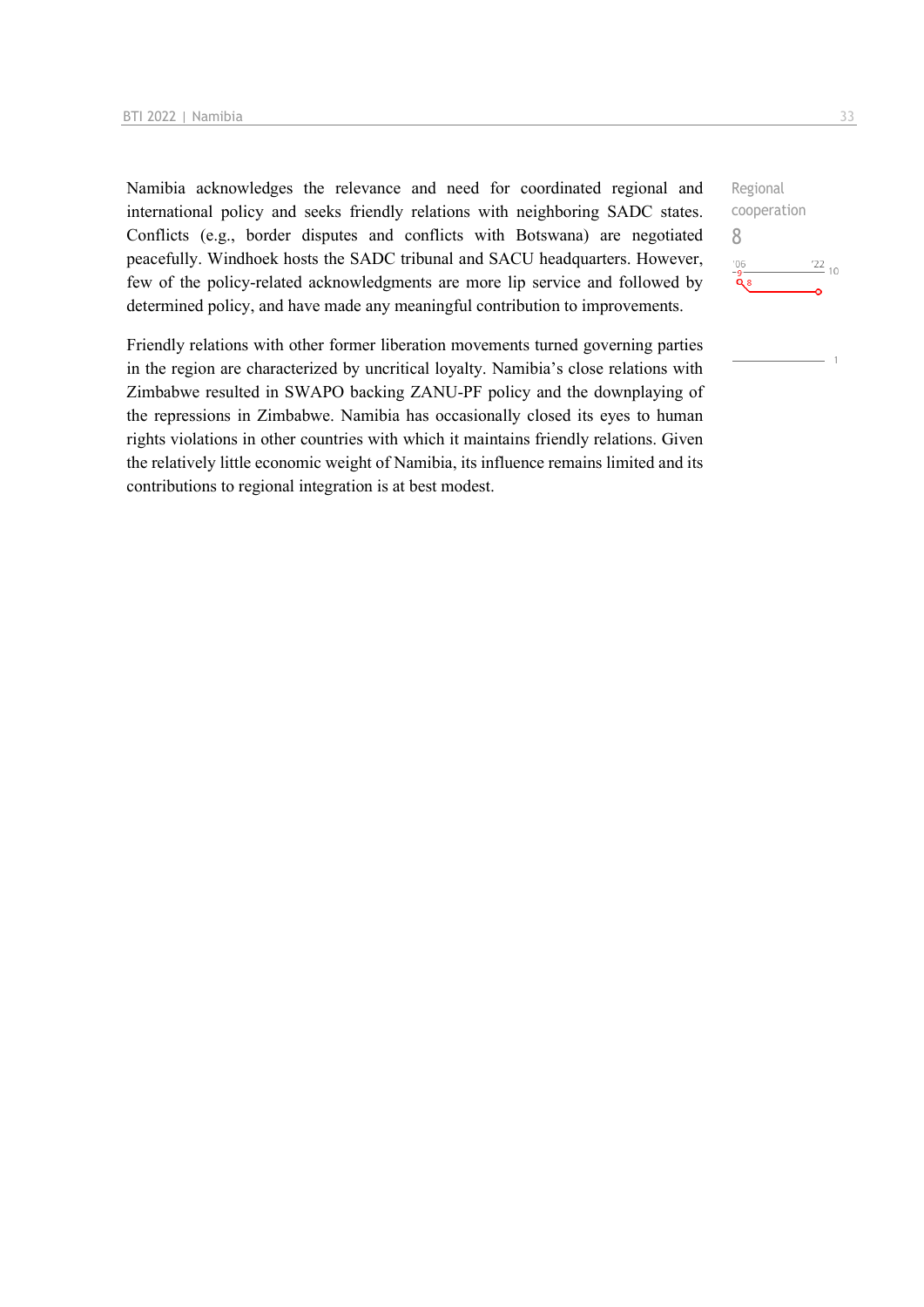## Strategic Outlook

After 30 years of independence, Namibia is at a crossroads regarding its political future. While the former liberation movement turned governing party, SWAPO, has displayed an autocratic leadership and governance style, anchored in overwhelming electoral support, it now faces a new situation: it was easy for SWAPO to pay lip service to multiparty democracy while in total political control and able to shape national policy single-handedly. Now, SWAPO's willingness to recognize a plural political system is being tested, as other competing parties have the opportunity to seize more influence based on voter support. The decision to fully recognize democracy in practical terms is one of the new emerging strategic matters.

Political governance will also be tested by SWAPO's internal democracy and transitions: the last influential members of the first generation of the anti-colonial struggle (who still occupy the highest-ranking offices in the party and government) will soon be replaced. SWAPO has been increasingly marred by internal factionalism and power struggles, and it will be significant how these conflicts are handled.

In addition, concerns that the security apparatus (police and military) closely affiliated to SWAPO might interfere in domestic policy need to be addressed.

Socioeconomic challenges have been increasing and require strategic attention. The effects of climate change have added pressure on the environment, while the continued over-exploitation of Namibia's natural resource base has put the country on an unsustainable development path. Land degradation and the privatization of communal land, which serves as a basis of subsistence for a large proportion of the population, will further compound existing challenges. The government will have to decide on the nature of the development path, and to what extent the natural resourcebased trajectory of the country can be modified or replaced.

The ongoing recession since 2016 has triggered a debt spiral and public borrowing has reinforced dependencies, further limiting the government's financial liquidity. Fiscal prudence is a key strategic goal that needs to be addressed in order to regain some modest ability to induce investment for economic growth. Foreign direct investment came to a halt because of uncertainty over the government's economic policy, with capital transfers from domestic sources to foreign savings limited. As such, a decision regarding how and what kind of investments should be attracted is required. This will require scrutiny of existing bureaucratic red tape and limits to local valorization.

The breath-taking dimensions of corruption disclosed at the highest levels of government, which are tantamount to state capture, require a credible strategy to regain the trust and confidence of citizens and potential investors. Transparency and accountability are much needed ingredients, which despite continued government promises have been lacking. The country's strong ties in what is dubbed an "all weather friendship" with China, and the ever-growing presence and